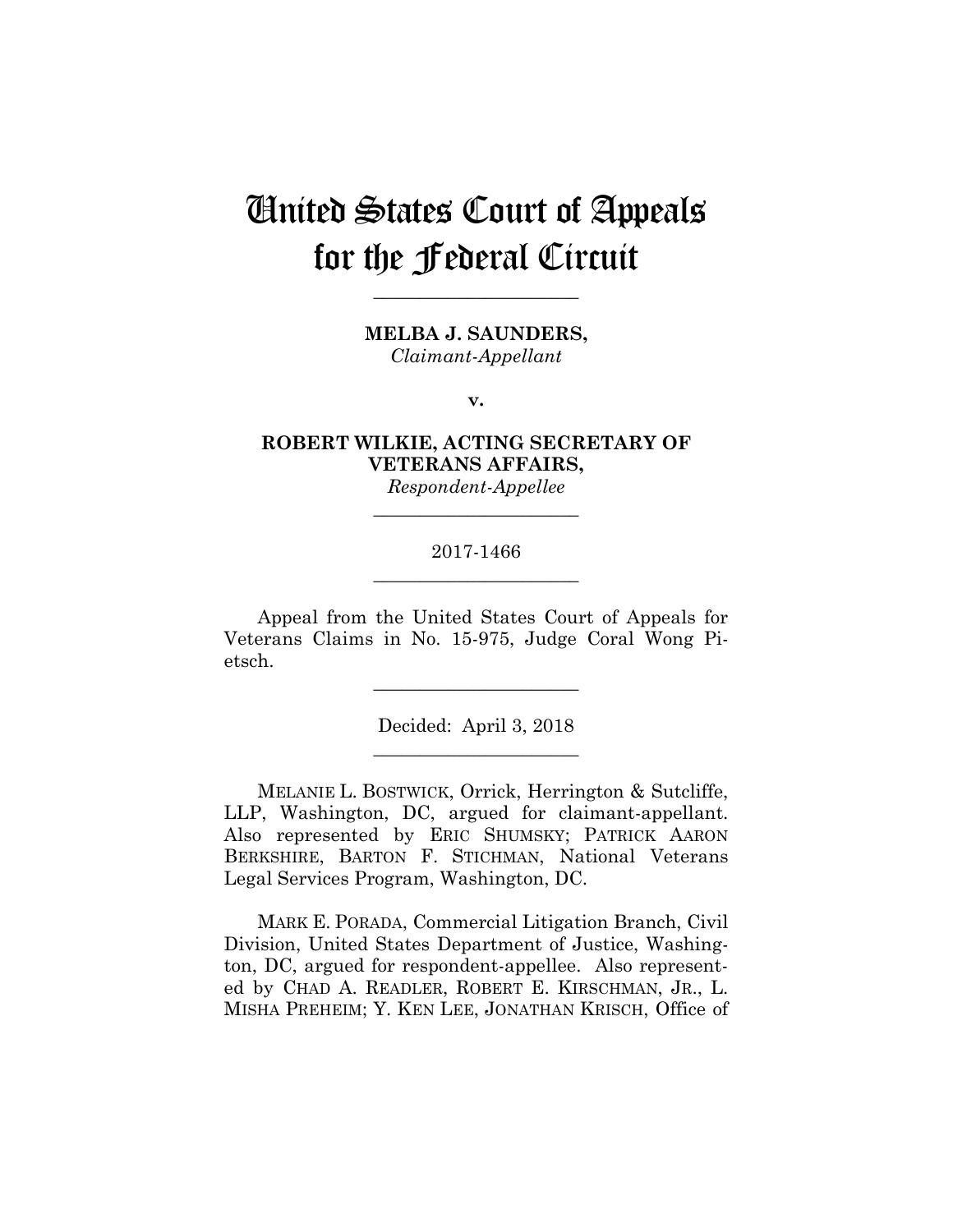General Counsel, United States Department of Veterans Affairs, Washington, DC.

**\_\_\_\_\_\_\_\_\_\_\_\_\_\_\_\_\_\_\_\_\_\_** 

### Before NEWMAN, DYK, and O'MALLEY, *Circuit Judges.*

# O'MALLEY, *Circuit Judge*.

Melba Saunders appeals from a decision of the United States Court of Appeals for Veterans Claims ("the Veterans Court") denying her entitlement to disability benefits based on her reported pain from bilateral knee disorders. *Saunders v. McDonald*, No. 15-0975, 2016 WL 3002862 (Vet. App. May 25, 2016) (*Saunders I*), *aff'd*, 2016 WL 4258493 (Vet. App. Aug. 12, 2016) (*Saunders II*) (affirmed by a three-judge panel). The Veterans Court erred as a matter of law in finding that Saunders's pain alone, absent a specific diagnosis or otherwise identified disease or injury, cannot constitute a disability under 38 U.S.C. § 1110 (2016). We therefore reverse the Veterans Court's legal determination and remand for further proceedings.

## I. BACKGROUND

Saunders served on active duty in the Army from November 1987 until October 1994. *Saunders I*, 2016 WL 3002862, at \*1. Saunders did not experience knee problems before serving in the Army. During her service, however, Saunders sought treatment for knee pain and was diagnosed with patellofemoral pain syndrome ("PFPS"). *Id.* Saunders's May 1994 exit examination reflected normal lower extremities but noted Saunders's reporting of a history of swollen knee and hip joints and bone spurs on her feet.

In 1994, Saunders filed a claim for disability compensation for knee pain, hip pain, and a bilateral foot condition. *Id.* The VA Regional Office ("RO") denied Saunders's claim because she failed to report for a re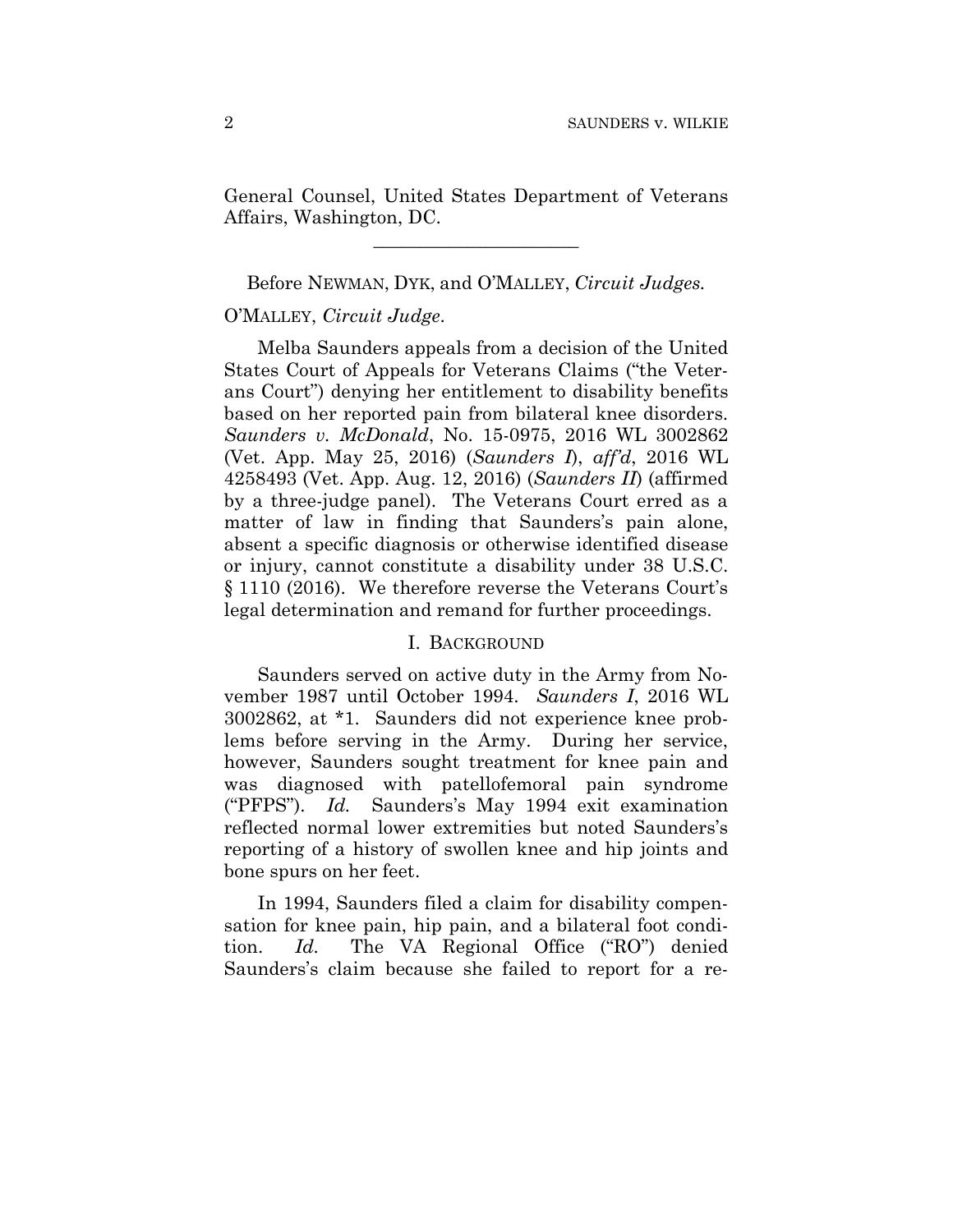quired medical examination. Saunders did not appeal that decision.

In 2008, Saunders filed a new claim for a bilateral knee disability and for foot issues. The RO treated this application as a request to reopen the prior decision, granted the request, and denied both claims on the merits. As to Saunders's knee claim, the RO noted in the rating decision that Saunders was diagnosed with PFPS while in service, but the RO had "not received any current medical evidence" related to Saunders's knee condition.

In 2009, Saunders submitted a Notice of Disagreement, explaining that she had "sustained injuries to [her] knees" while on active duty, citing the PFPS diagnosis, and stating that she was "still experiencing pain and swelling in [her] knees." J.A. 643–44. The RO denied this claim in February 2010, citing a lack of evidence of treatment for a knee condition. Saunders appealed this decision to the Board of Veterans' Appeals ("the Board").

During a 2011 VA examination, the examiner noted that Saunders reported experiencing bilateral knee pain while performing various activities such as running, squatting, bending, and climbing stairs. The examiner found that Saunders had no anatomic abnormality, weakness, or reduced range of motion. The examiner also noted that Saunders had functional limitations on walking, that she was unable to stand for more than a few minutes, and that sometimes she required use of a cane or brace.

The examiner diagnosed Saunders with subjective bilateral knee pain and found that this pain led to (1) increased absenteeism and (2) effects on Saunders's ability to complete daily activities. The examiner also concluded that Saunders's knee condition was at least as likely as not caused by, or a result of, Saunders's military service. The VA later explained that "pain" could not be provided as a diagnosis for Saunders's knee condition, and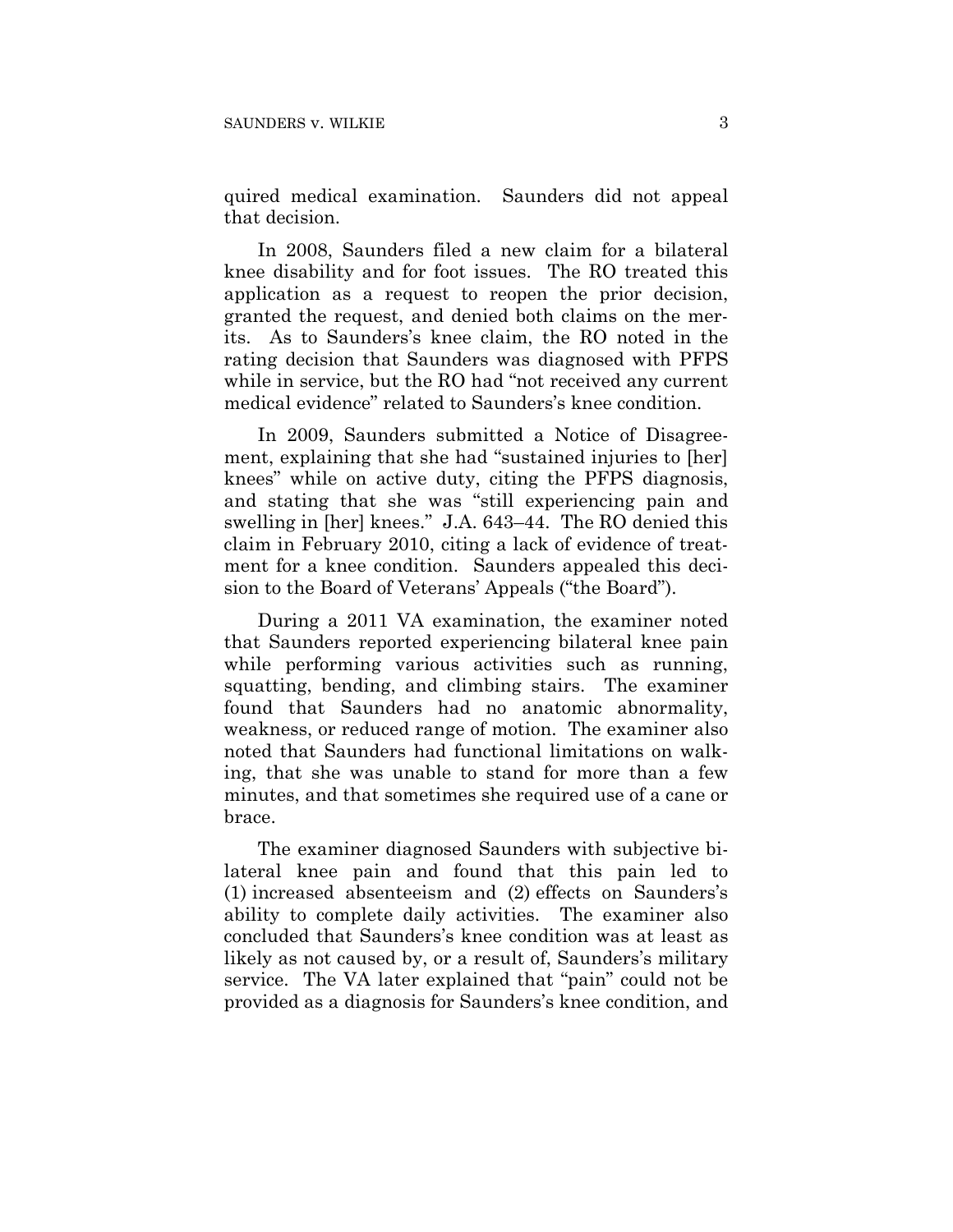requested that the examiner provide a complete rationale for the diagnosis. In a supplemental report, the examiner stated there was no pathology to render a diagnosis on Saunders's condition, and noted that the theory of causation was based on the chronology of events during Saunders's service. After reviewing the supplemental report, the RO once again denied Saunders's claim because, in its view, Saunders had not demonstrated a currently diagnosed bilateral knee condition linked to military service.

Saunders appealed to the Board. Before the Board, Saunders argued that, because the examiner found that her knee conditions were linked to her service, and because she was treated while in service and afterwards for knee pain, she had sufficiently demonstrated service connection for her condition. The Board reopened Saunders's knee claim, concluding the additional evidence she offered was new and material, but denied her claim on the merits. The Board acknowledged that Saunders was diagnosed while in service with PFPS and that the examiner found that Saunders's knee condition was likely related to her active service. But the Board concluded that Saunders failed to show the existence of a present disability as is required for service connection. More specifically, the Board relied on the Veterans Court's ruling in *Sanchez-Benitez v. West*, 13 Vet. App. 282, 285 (1999) (*Sanchez-Benitez I*), in concluding that "pain alone is not a disability for the purpose of VA disability compensation." J.A. 22. Because the examiner did not provide a pathology to explain the pain Saunders reported, the Board denied Saunders service connection for her knee claim.1

<u>.</u>

<sup>1</sup> The Board remanded Saunders's claim for service connection for bilateral bone spurs. That claim is not at issue in this appeal.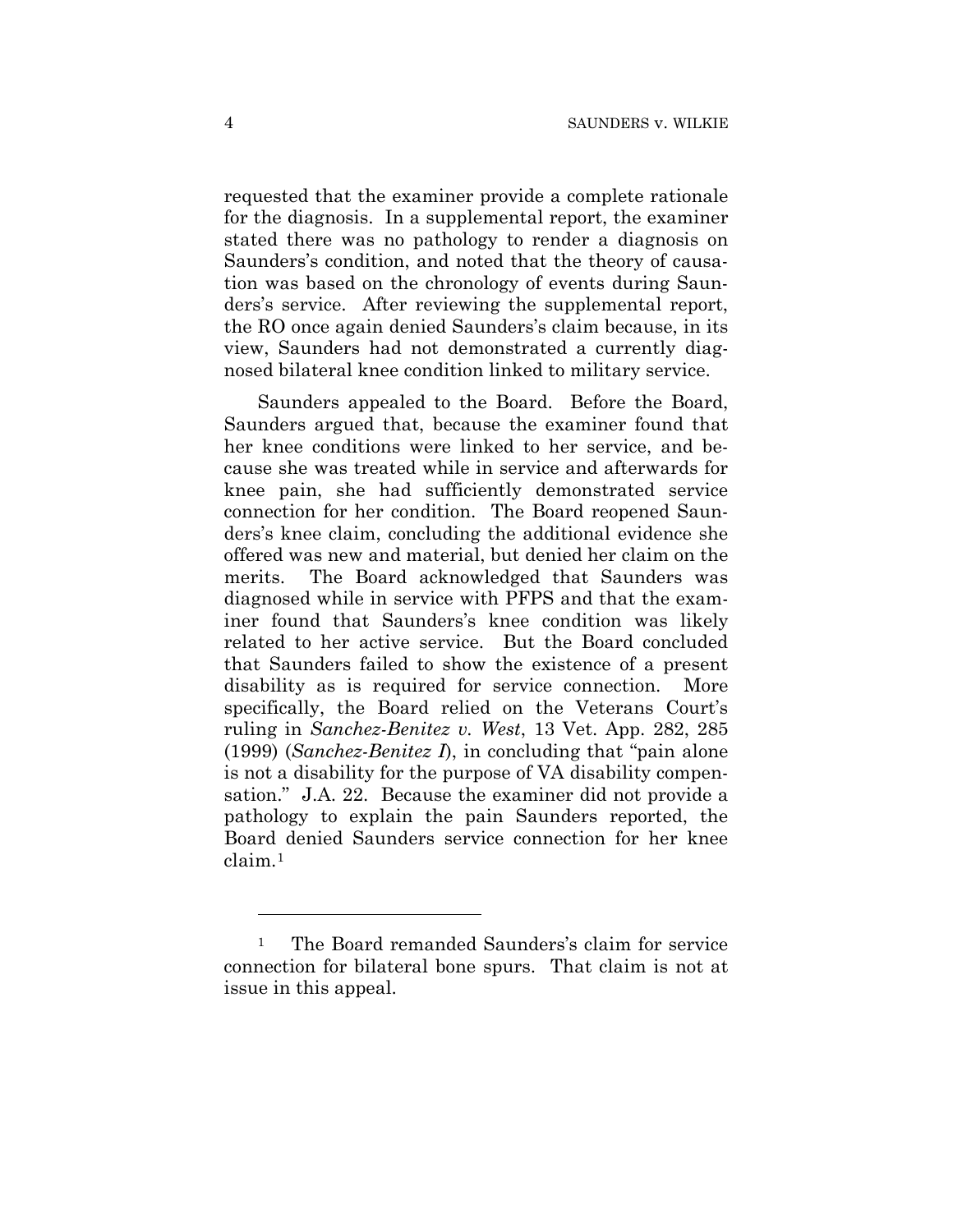Saunders appealed that decision to the Veterans Court. She argued there that the Board erred legally in its interpretation of what constitutes a "disability" under 38 U.S.C. § 1110. The Veterans Court affirmed the Board's decision denying Saunders's claim. *Saunders I,* 2016 WL 3002862, at \*6. The Veterans Court noted that, in *Sanchez-Benitez I*, it stated that it "*holds* that pain alone, without a diagnosed or identifiable underlying malady or condition, does not in and of itself constitute a disability for which service connection may be granted." *Id.* at \*2 (emphasis added) (quoting *Sanchez-Benitez I*, at 285). Although Saunders asserted this statement was merely dicta, the Veterans Court noted that it had labeled this statement as a holding in *Sanchez-Benitez I*, "making it clear that it intended to establish precedent." *Id.*

The Veterans Court also rejected Saunders's contention that we converted the Veterans Court's holding on pain in *Sanchez-Benitez I* into dicta upon appeal. *Id.* (citing *Sanchez-Benitez v. Principi*, 259 F.3d 1356 (Fed. Cir. 2001) (*Sanchez-Benitez II*)). The Veterans Court explained that we decided *Sanchez-Benitez II* on alternative grounds: the panel on appeal did not need to reach the legal issue of whether pain is a disability because the panel instead held that it could not review the Board's factual determination that Sanchez-Benitez had failed to establish a nexus between his neck pain and his service. *Id.* at \*2–3 (citing *Sanchez-Benitez II*, at 1361–62). The Veterans Court noted that it has applied the legal holding of *Sanchez-Benitez I* more than 100 times since that opinion issued, and that it has relied upon or affirmed the Board's application of this legal principle at least 83 times. *Id.* at \*4.

Saunders moved for panel review of *Saunders I*, a one-judge decision. A Veterans Court panel granted her motion but adopted the one-judge decision in its entirety, as it found no legal or factual defects in the first ruling. *Saunders II*, 2016 WL 4258493, at \*1. The Veterans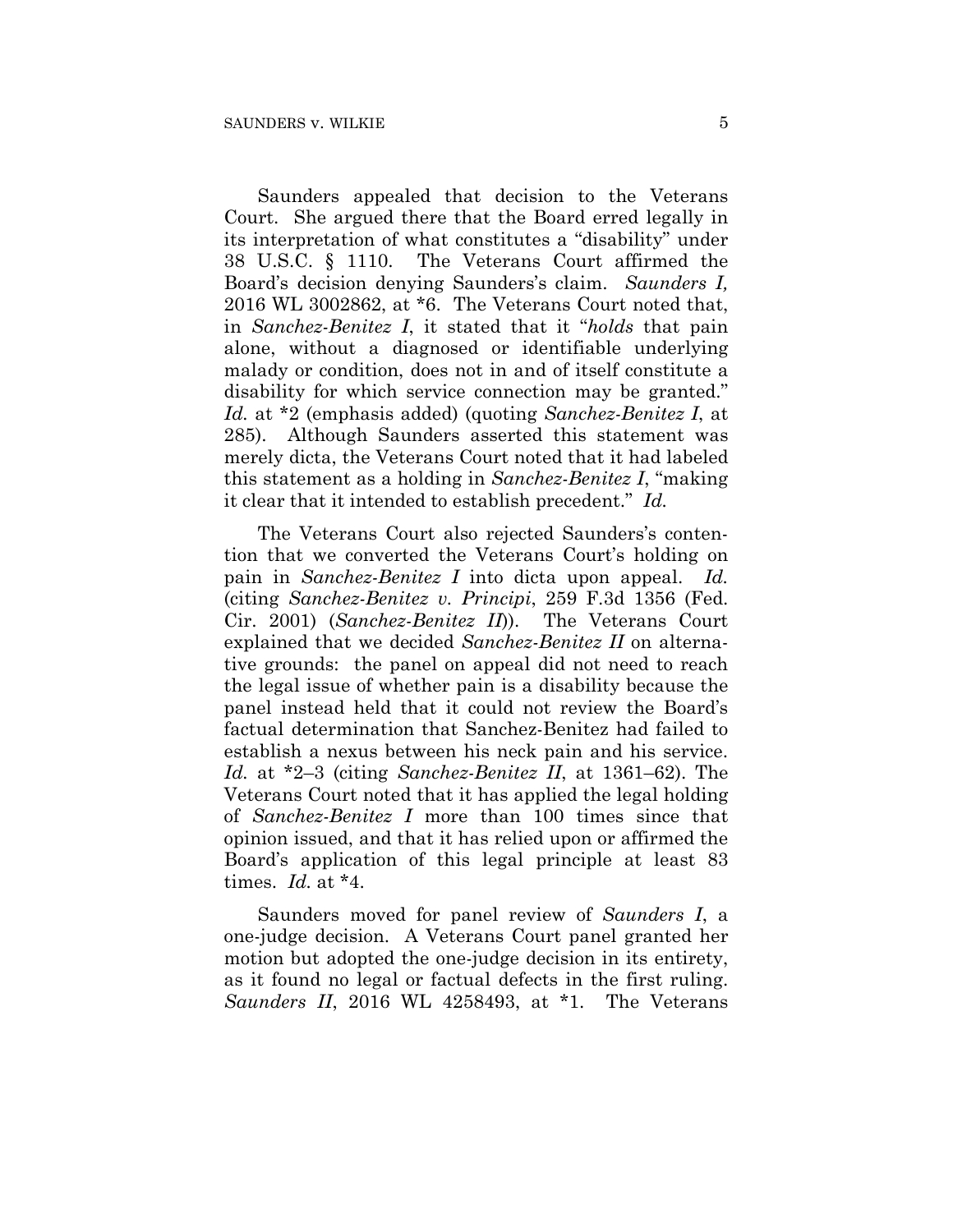Court denied Saunders's motion for en banc review and entered judgment. Saunders timely appealed.

#### II. DISCUSSION

The parties dispute three issues on appeal: (1) whether this court has jurisdiction to hear Saunders's challenge to the Veterans Court's decision; (2) whether pain alone, without a specific pathology or an otherwiseidentified disease or injury, can constitute a "disability" under 38 U.S.C. § 1110; and (3) if the Veterans Court erred in its legal interpretation, what is the proper remedy. We address each issue in turn. As explained below, we conclude that Saunders has raised a legal challenge to the Veterans Court's interpretation of "disability" that we may review, that the Veterans Court erred in its interpretation of § 1110, and that the proper remedy is to remand for the Board to apply the proper legal framework.

## A. Jurisdiction

Under 38 U.S.C. § 7292(a), this court has jurisdiction to review a Veterans Court's decision with respect to the validity of a decision on a rule of law, or to the validity or interpretation of any statute or regulation relied on by the Veterans Court in making that decision. This court also has jurisdiction to "interpret constitutional and statutory provisions, to the extent presented and necessary to a decision," and to "decide all relevant questions of law." 38 U.S.C. §§ 7292(c), (d)(1). "We review statutory and regulatory interpretations of the Veterans Court *de novo.*" *Johnson v. McDonald*, 762 F.3d 1362, 1364 (Fed. Cir. 2014); *accord DeLaRosa v. Peake*, 515 F.3d 1319, 1321 (Fed. Cir. 2008). Absent a constitutional issue, however, we lack jurisdiction to review factual determinations or the application of law to the particular facts of an appeal from the Veterans Court. 38 U.S.C. § 7292(d)(2); *see Guillory v. Shinseki*, 603 F.3d 981, 986 (Fed. Cir. 2010); *Moody v. Principi*, 360 F.3d 1306, 1310 (Fed. Cir. 2004).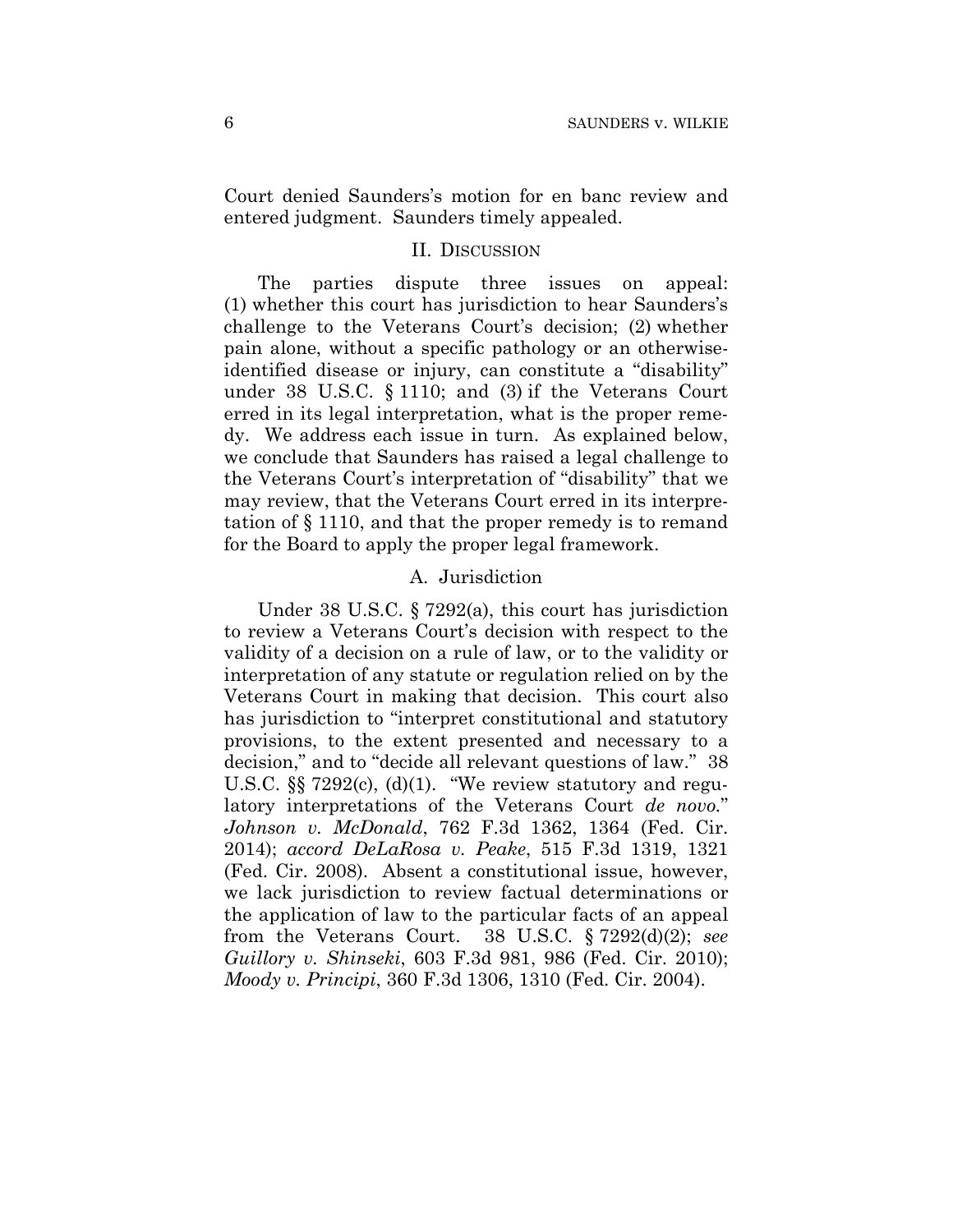The parties dispute whether we may exercise jurisdiction to hear this appeal. Saunders argues that we may exercise jurisdiction because her appeal presents a pure question regarding "the validity of a decision of the [Veterans] Court on a rule of law"—whether pain alone can be a disability under the meaning of § 1110. 38 U.S.C. § 7292(a); *see also id*. §§ (c)–(d). The Secretary contends that Saunders failed to challenge various findings that the Board and Veterans Court made as to her bilateral knee claim, that this court lacks jurisdiction to review those findings or the application of law to the facts, and that those findings preclude review of the underlying legal question Saunders raises. *Id.* § 7292(d)(2).

Despite the Secretary's contentions otherwise, Saunders has not challenged the factual findings of the Board and Veterans Court. Nor have factual findings been made that would preclude a finding of service connection for Saunders's claim if we conclude the Board and Veterans Court erred by finding that Saunders's pain could not be a disability under § 1110. The Veterans Court noted that Saunders did not dispute that her knee pain "cannot be linked to any underlying pathology." *Saunders I*, 2016 WL 3002862, at \*2. But the Veterans Court did not make findings that preclude our review: it did not find, for example, that Saunders did not have an in-service disease, or that Saunders's knee pain was unrelated to an injury or disease—whether incurred in service or otherwise. In fact, if the Board had found that Saunders's inservice diagnosis of PFPS was not a disease or injury, it would not have reopened her claim based on new and material evidence. J.A. 21–22. And neither the Board nor the Veterans Court made an explicit finding that Saunders's knee pain does not limit the functionality of her knee.

None of these findings prohibits this court's review of the legal issue Saunders raises—whether pain without an accompanying pathology can constitute a "disability"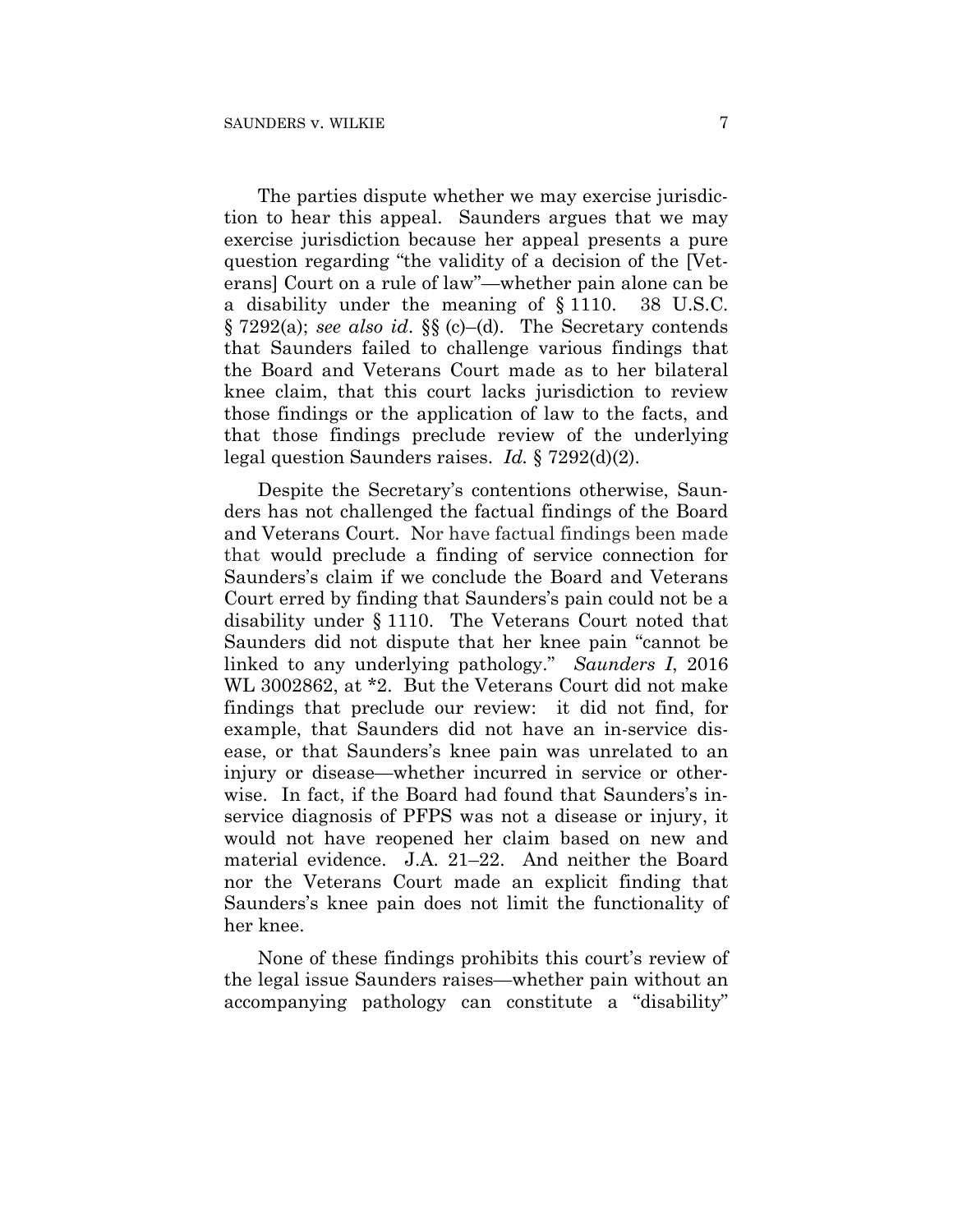under § 1110. The Secretary acknowledges, and the Veterans Court found, that Saunders focused her arguments before the Veterans Court on the legal questions of whether pain alone constitutes a § 1110 disability and whether the "holding" of *Sanchez-Benitez I* was merely dicta. And there is no real dispute between the parties that the Board and Veterans Court resolved Saunders's claim based solely on the holding of *Sanchez-Benitez I*, and our failure to overturn that holding in *Sanchez-Benitez II*. *Saunders I*, 2016 WL 3002862, at \*2, \*6; J.A. 22.

The critical questions, thus, in resolving Saunders's challenge are legal in nature—we must determine whether: (1) our decision in *Sanchez-Benitez II* requires a finding that pain cannot be a disability under the meaning of § 1110; and (2) if *Sanchez-Benitez II* does not require that conclusion, the statutory language instructs or permits finding that pain can serve as a disability. These are questions of law, and we therefore may exercise jurisdiction to review this challenge under 38 U.S.C. § 7292(a).

> B. Pain Can Constitute a Disability Under 38 U.S.C. § 1110

Saunders argues that the Veterans Court erred as a matter of law in holding that pain alone, without an accompanying pathology or identifiable condition, cannot constitute a "disability" under § 1110. This statute explains that wartime veterans are entitled to disability compensation:

For *disability resulting* from personal injury suffered or disease contracted in line of duty, or for aggravation of a preexisting injury suffered or disease contracted in line of duty, in the active military, naval, or air service, during a period of war, the United States will pay to any veteran thus disabled and who was discharged or released under conditions other than dishonorable from the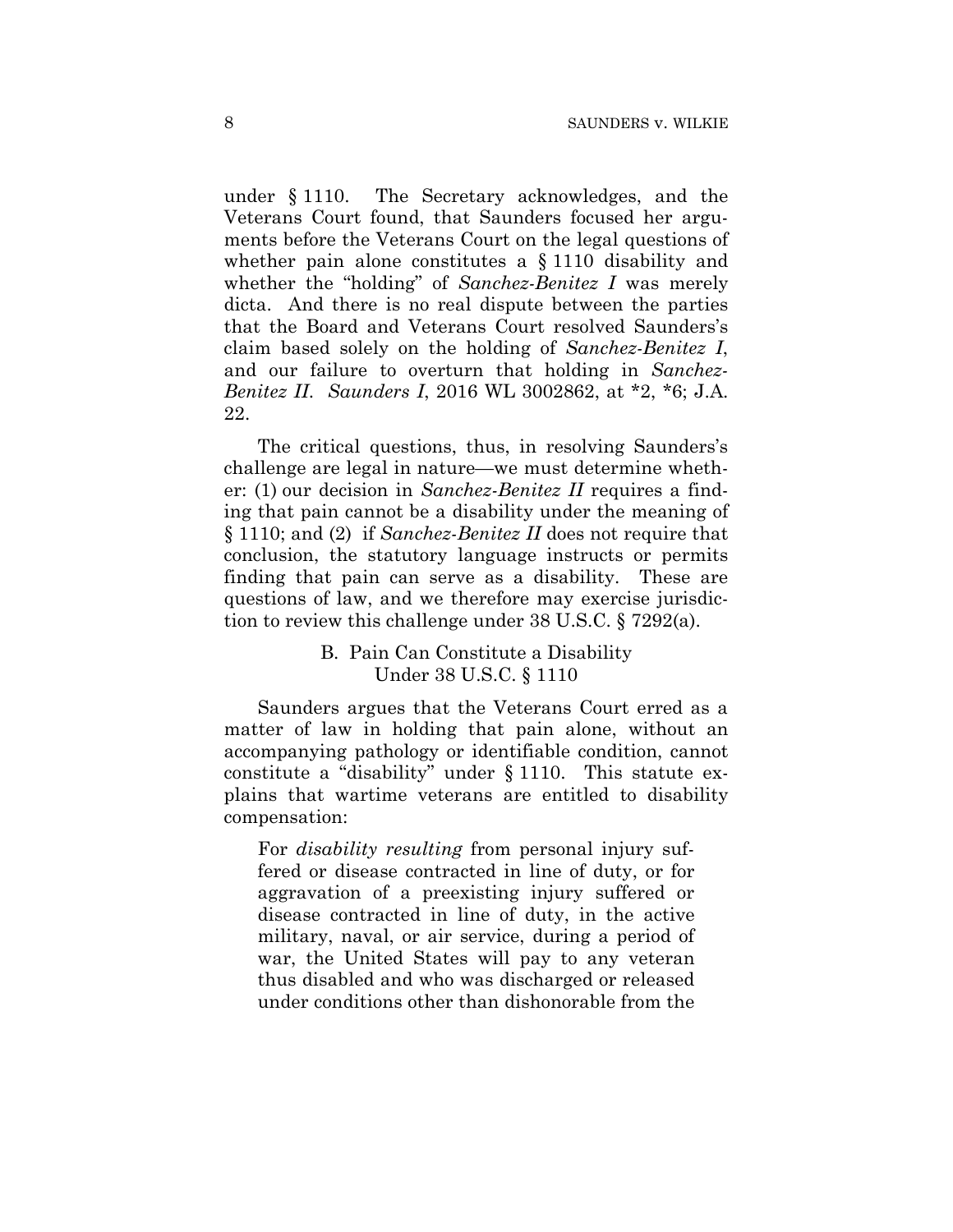period of service in which said injury or disease was incurred, or preexisting injury or disease was aggravated, compensation as provided in this subchapter, but no compensation shall be paid if the disability is a result of the veteran's own willful misconduct or abuse of alcohol or drugs.

38 U.S.C. § 1110 (emphasis added). A veteran seeking compensation under this provision must establish three elements: "(1) the existence of a present disability; (2) inservice incurrence or aggravation of a disease or injury; and (3) a causal relationship between the present disability and the disease or injury incurred or aggravated during service." *Shedden v. Principi*, 381 F.3d 1163, 1167 (Fed. Cir. 2004). Saunders challenges the Veterans Court's legal treatment of the first prong: "the existence of a present disability."

As noted, *Sanchez-Benitez II* does not control the outcome of this case. There, the panel explicitly declined to resolve the legal issue before us in this case. *Sanchez-Benitez II*, at 1361–62. The panel instead concluded that the Board and Veterans Court found that the veteran had not met the nexus requirement as his current pain could not be attributed to the trauma he experienced while in service. *Id.* at 1362. We explicitly did not pass judgment on the legal issue before us in that case. *Id.* at 1361. And, we characterized as dicta the very holding in *Sanchez-Benitez I* that is at issue here. *Id.*

We therefore turn to the language of the statute, "[a]s in any case of statutory construction, our analysis begins with the language of the statute." *Hughes Aircraft Co. v. Jacobson*, 525 U.S. 432, 438 (1999) (internal quotation marks omitted); *see also Allen v. Principi*, 237 F.3d 1368, 1375 (Fed. Cir. 2001) ("The starting point in every case involving construction of a statute is the language itself." (quoting *Madison Galleries, Ltd. v. United States*, 870 F.2d 627, 629 (Fed. Cir. 1989))). As noted, § 1110 imposes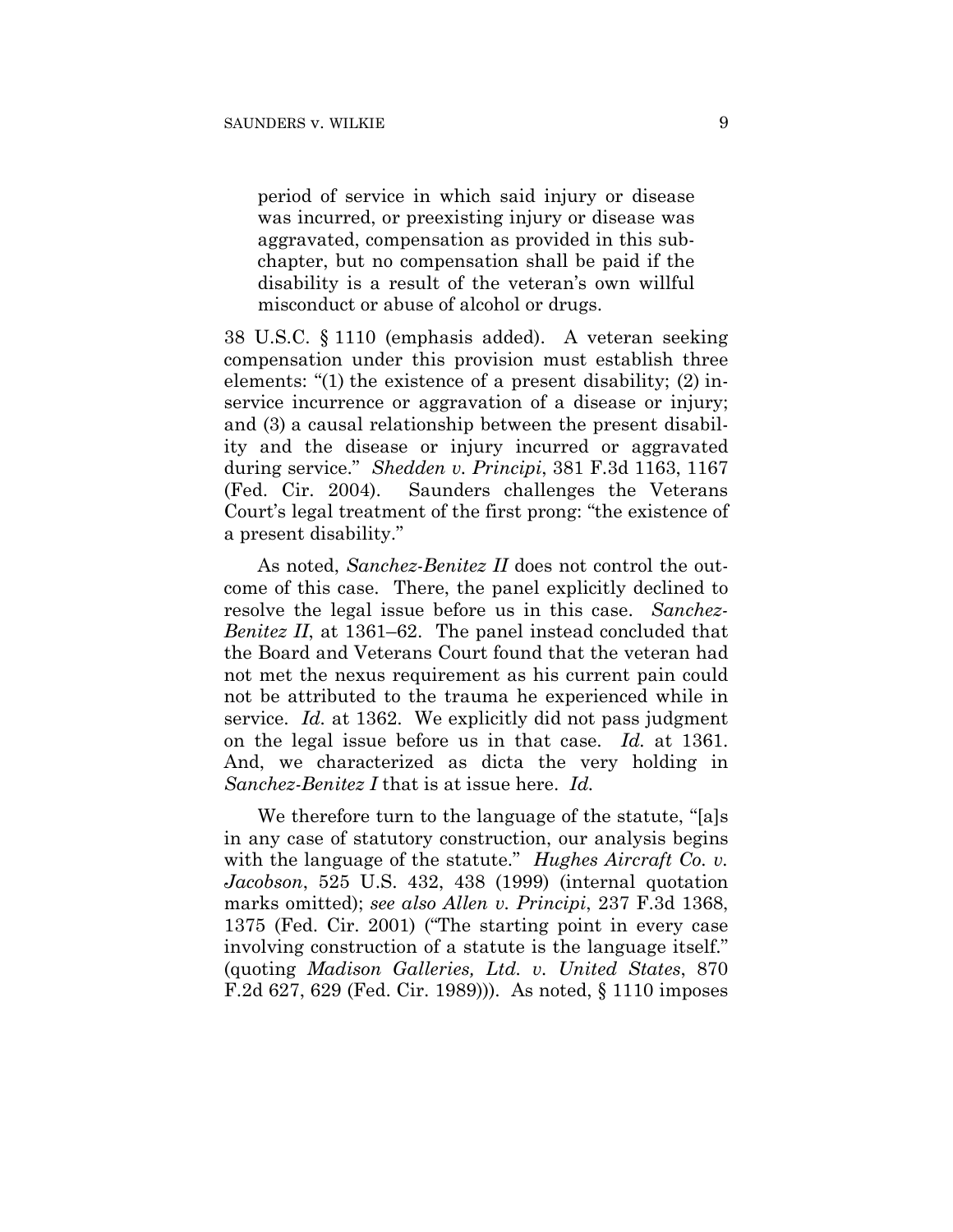a requirement that a disability must result "from personal injury suffered or disease contracted in line of duty, or for aggravation of a preexisting injury suffered or disease contracted in line of duty." But this statute does not expressly define what constitutes a "disability." "In the absence of an express definition," the presumption is that "Congress intended to give [statutory] words their ordinary meanings." *Terry v. Principi*, 340 F.3d 1378, 1382– 83 (Fed. Cir. 2003) (citing *Asgrow Seed Co. v. Winterboer*, 513 U.S. 179, 187 (1995)).

## 1. "Disability" Refers to Functional Impairment

The parties do not seem to dispute that the term "disability" refers to a functional impairment, rather than the underlying cause of the impairment. The Secretary acknowledges that "the term 'disability' refers to a condition that impairs normal functioning and reduces earning capacity." Appellee Br. 21. The Secretary also acknowledges that 38 U.S.C. § 1155, the authority for the schedule for rating disabilities, "associates the concept of disability with a reduction or impairment in earning capacity." *Id.* at 22. And, the Secretary concedes that "VA regulations invoke functional limitation as the indicator of reduced earning capacity and the barometer of disability." *Id.*

This conclusion comports with the plain language of § 1110, which specifically states that compensation is due for a disability "*resulting* from personal injury suffered or disease contracted in line of duty, or for aggravation of a preexisting injury suffered or disease contracted in line of duty," not that the disability itself *must be* the qualifying personal injury or aggravation suffered by the veteran. The dictionary definitions of "disability" offered by the parties reflect that the plain and ordinary meaning of the term relates to functional incapacitation or impairment, rather than the particular underlying cause of that condition. *See, e.g.*, *Disability*, Merriam-Webster's Collegiate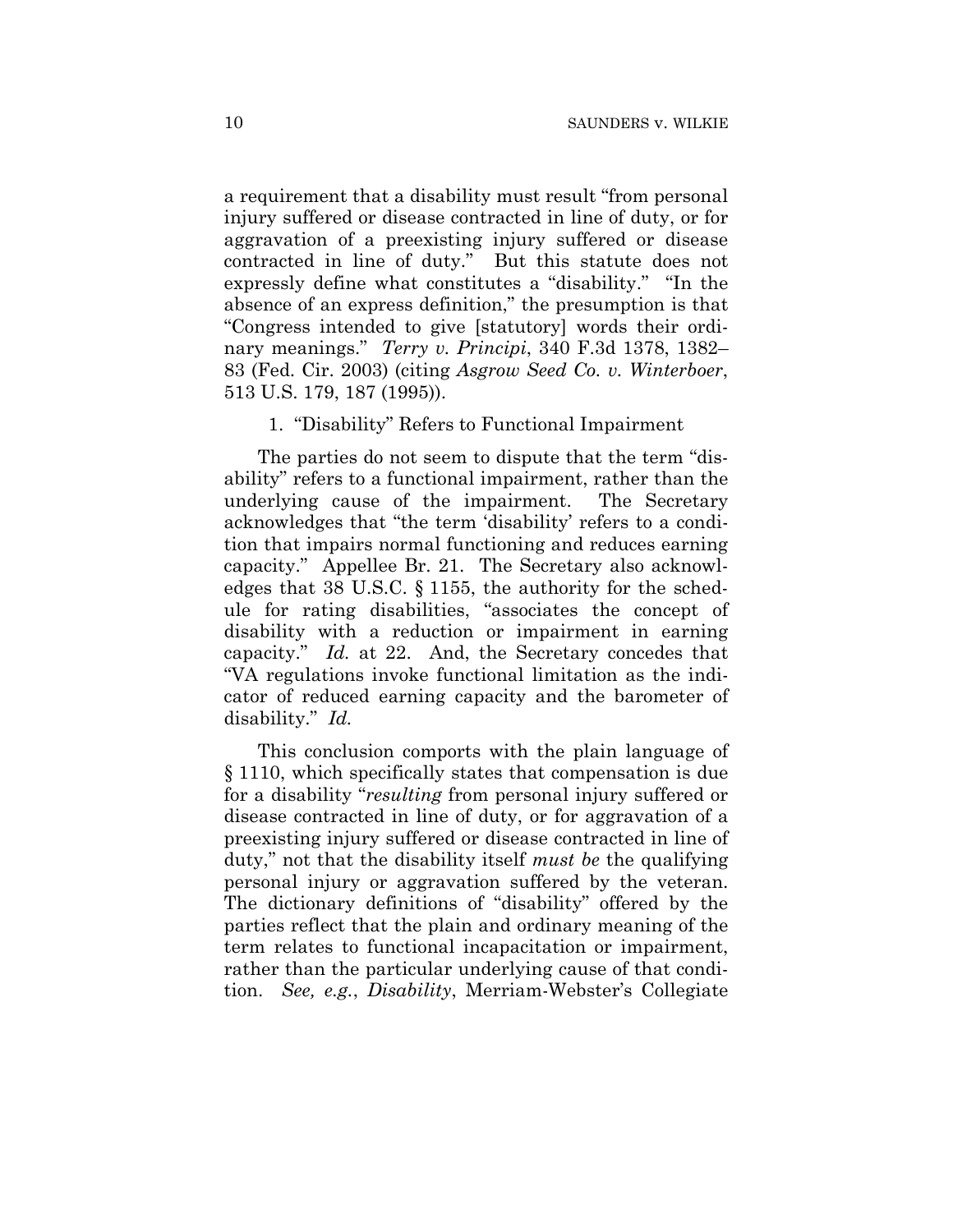Dictionary 354 (11th ed. 2014) (defining "disability" as "the condition of being disabled," that is, a "limitation in the ability to pursue an occupation because of a physical or mental impairment."); *Disability*, Webster's Third New International Dictionary 642 (1961) (defining "disability" as "the inability to pursue an occupation or perform services for wages because of physical or mental impairment"); *Disability*, Dorland's Illustrated Medical Dictionary 526 (32d ed. 2012) (defining "disability" as "an incapacity or lack of the ability to function normally; it may be either physical or mental or both"). In other words, while a diagnosed condition may result in a disability, the disability itself need not be diagnosed.

The VA's disability rating regulations also reflect this meaning, as the percentages in the disability rating schedule "represent as far as can practicably be determined the average *impairment* in earning capacity" resulting from "all types of diseases and injuries *encountered as a result of* or incident to military service . . . . and their residual conditions in civil occupations." 38 C.F.R. § 4.1 (emphases added); *cf. Davis v. Principi*, 276 F.3d 1341, 1344 (Fed. Cir. 2002) (labeling 38 C.F.R. § 4.1 "[t]he Secretary's definition of 'disability," and acknowledging that "[t]he Secretary's definition of 'disability' comports well with its common usage."). The VA's regulation on "functional impairment" explains that "[t]he basis of disability evaluations is the ability of the body as a whole, or of the psyche, or of a system or organ of the body to *function under the ordinary conditions of daily life* including employment." 38 C.F.R. § 4.10 ("Functional impairment") (emphasis added).

This definition also comports with the purpose of veterans compensation: to compensate for impairment to a veteran's earning capacity. The en banc Veterans Court has recognized this point in *Allen v. Brown*, 7 Vet. App. 439, 448 (1995), where it explained "that the term 'disability' as used in § 1110 refers to impairment of earning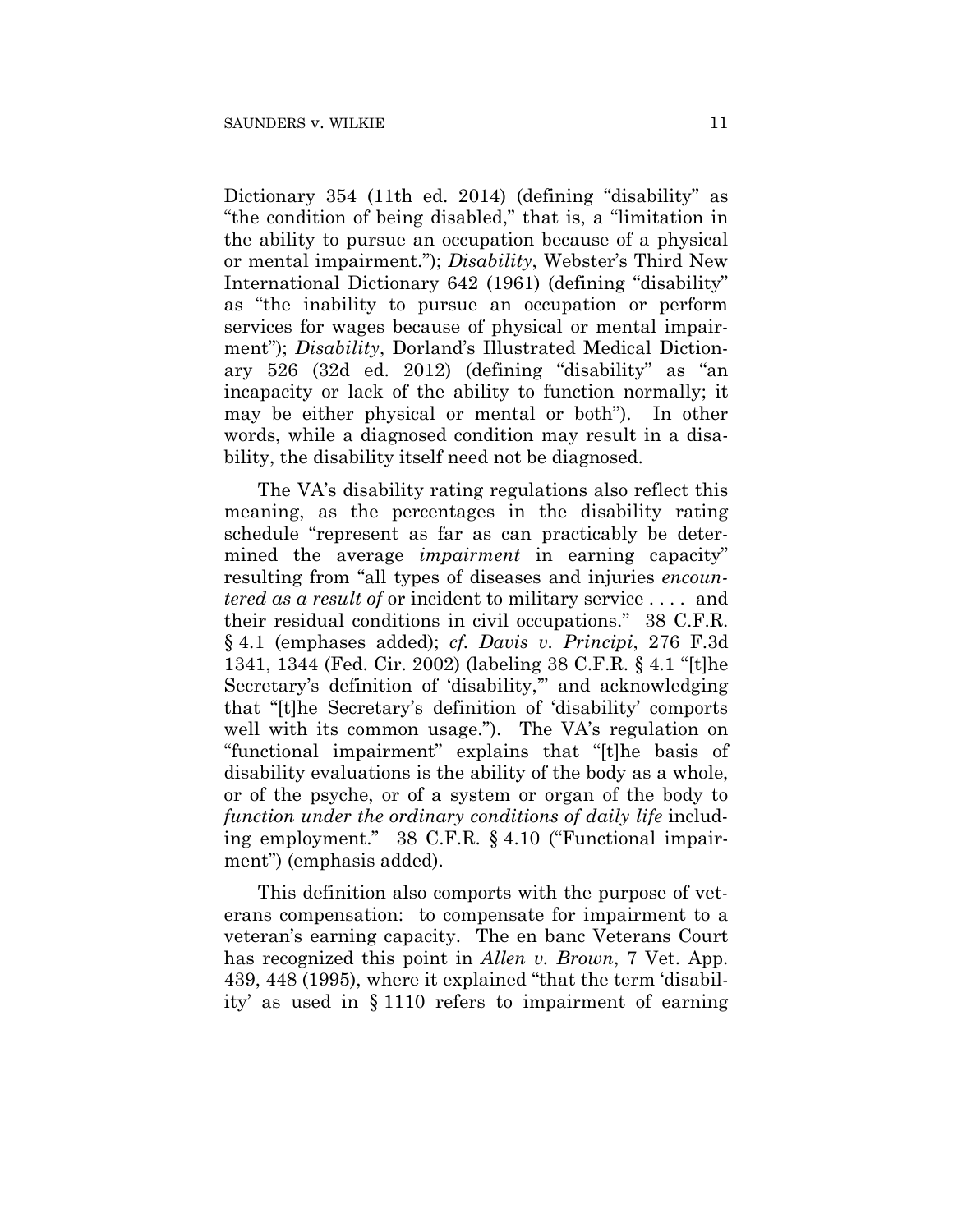capacity." It also noted that, "in view of the statutory purpose to compensate veterans based upon degree of impairment of earning capacity, the direction in § 1110 to pay compensation '[f]or disability' resulting from injury or disease may reasonably be construed as a direction to pay compensation for impairment of earning capacity resulting from such injury or disease." *Id.* And, as Saunders points out, the legislative history of veterans compensation highlights Congress's consistent intent that there should be a distinction between a disability and its cause. *See, e.g.*, War Risk Insurance Act Amendments, Pub. L. No. 65-90, § 300, 40 Stat. 398, 405 (1917) ("That for death or disability resulting from personal injury suffered or disease contracted in the line of duty, . . . the United States shall pay compensation as hereinafter provided."); An Act to grant Pensions, 12 Stat. 566, 566 (1862) (establishing pensions for service members who were or became "disabled by reason of any wound received or disease contracted . . . in the line of duty").

When Congress has decided to depart from this distinction by defining "disability" as equivalent to an injury or disease, it has done so explicitly, according to Saunders. For example, in chapter 17 of Title 38, referring to VA medical and nursing facilities, Congress stated that "[t]he term 'disability' means a disease, injury, or other physical or mental defect." 38 U.S.C. § 1701(1) (2016). But Congress has made no such explicit statement as to the meaning of "disability" in § 1110, and the en banc Veterans Court in *Allen* expressly held that the § 1701(1) definition does not apply to compensation benefits. 7 Vet. App. at 446. The Veterans Court reached this conclusion after finding that Congress had "specifically limited the application of the  $\S 1701(1)$  definition of 'disability'' to subchapter 17, and that "the statutory purpose to compensate veterans based upon degree of impairment of earning capacity" led to a different meaning of the term in § 1110—namely, that it "refers to impairment of earning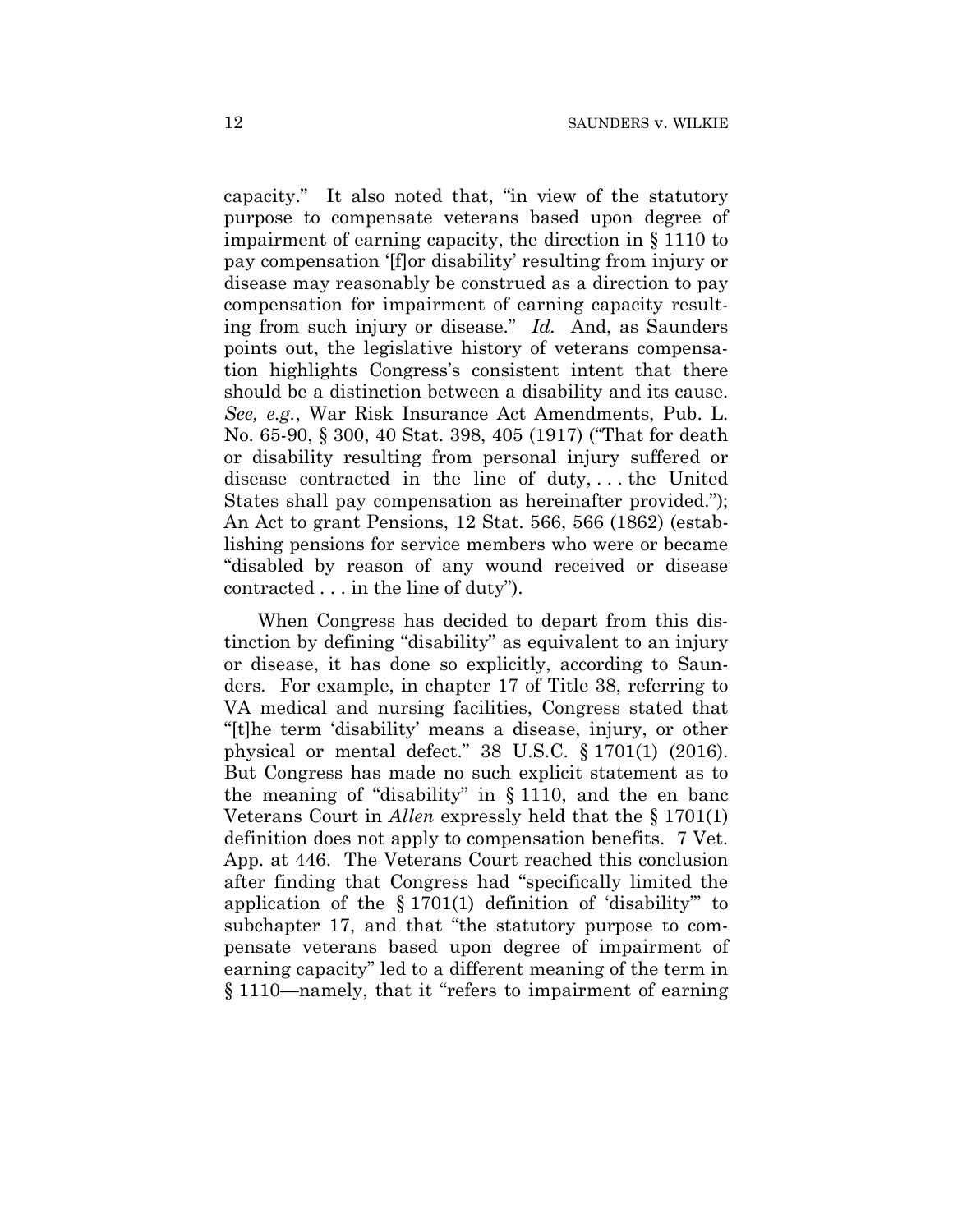capacity." *Id.* at 447–48. Applying that definition, the court held that "*any additional impairment* of earning capacity resulting from an already service-connected condition, regardless of whether or not the additional impairment is itself a separate disease or injury caused by the service-connected condition, shall be compensated." Id. at 448 (emphasis in original).

For these reasons, we find that "disability" in § 1110 refers to the functional impairment of earning capacity, not the underlying cause of said disability.

2. Pain Alone May Be a Functional Impairment

We next consider whether pain alone can serve as a functional impairment and therefore qualify as a disability, no matter the underlying cause. We conclude that pain is an impairment because it diminishes the body's ability to function, and that pain need not be diagnosed as connected to a current underlying condition to function as an impairment. The Secretary fails to explain how pain alone is incapable of causing an impairment in earning capacity, and we see no reason to reach such a conclusion. In fact, the Secretary concedes that "pain *can* cause functional impairment in certain situations, that disability can exist in those cases, and that a formal diagnosis is not always required." Appellee Br. 26 (emphasis in original).

Dictionary definitions for the term "impairment" support the conclusion that pain can serve as a functional impairment. Dorland's Medical Dictionary defines "impairment" as "any abnormality of, partial or complete loss of, or loss of the function of, a body part, organ, or system," and this dictionary uses pain as a specific example of an impairment. *Impairment*, Dorland's Illustrated Medical Dictionary 922 (32d ed. 2012). Webster's defines "impair" as "diminish in quantity, value, excellence, or strength." *Impair*, Webster's Third New International Dictionary 1131 (1961). And, Merriam-Webster's defines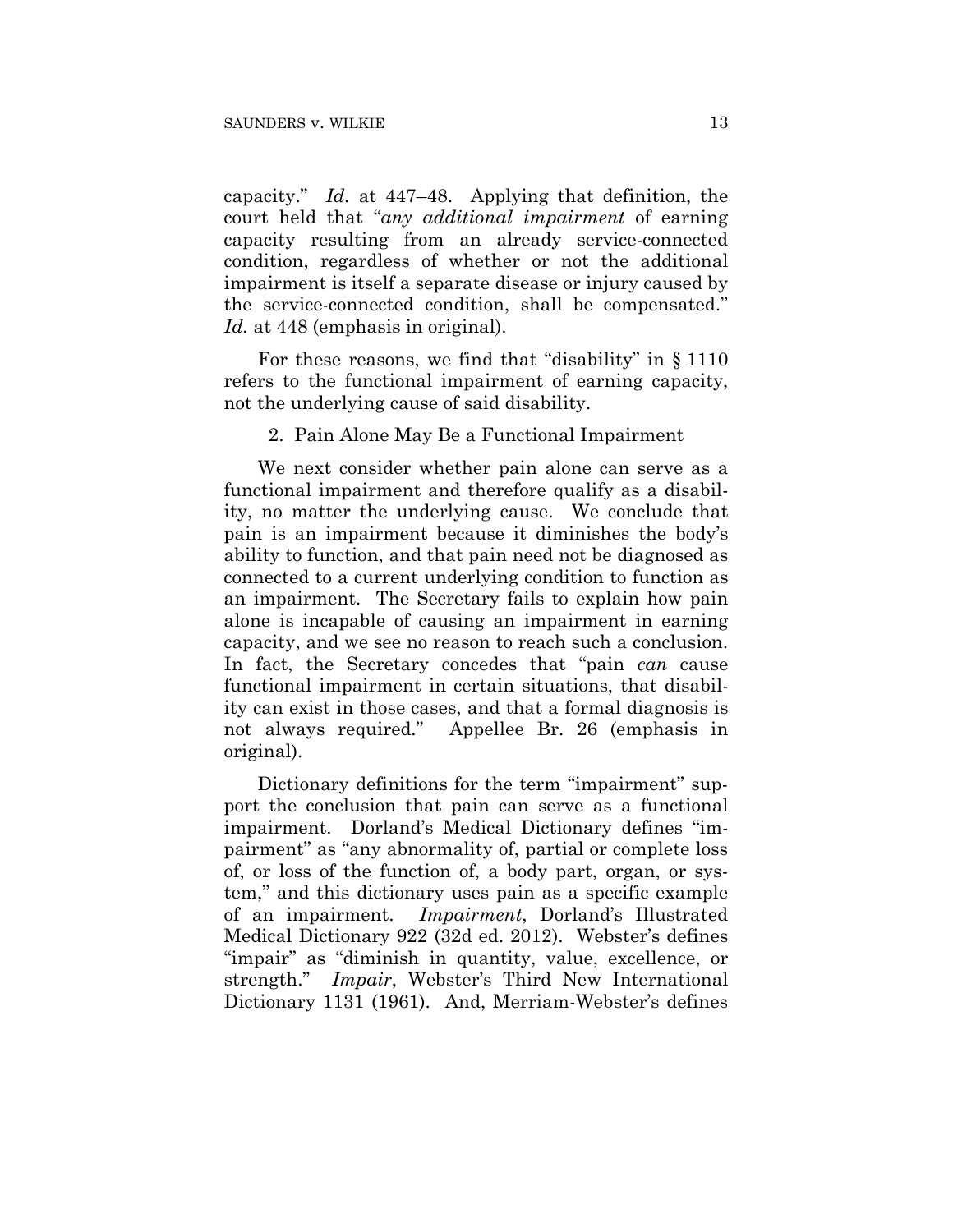"impaired" as "disabled or functionally defective." *Impaired*, Merriam-Webster's Collegiate Dictionary 622 (11th ed. 2014). None of these definitions preclude finding that pain may functionally impair a veteran.

The VA's disability rating regulations also treat pain as a form of functional impairment. For example, 38 C.F.R. § 4.10 reads that "[t]he basis of disability evaluations is the ability of the body as a whole, or of the psyche, or of a system or organ of the body to function under the ordinary conditions of daily life including employment." We have explained that the "functional loss" regulation, 38 C.F.R. § 4.40, "makes clear that functional loss may be due to pain and that pain may render a part seriously disabled." *Thompson v. McDonald*, 815 F.3d 781, 785–86 (Fed. Cir. 2016). Other regulations account for pain in determining the nature of a veteran's disability; one regulation identifies "[p]ain on movement" as one of the "factors of disability" in evaluating joints. 38 C.F.R. § 4.45(f). Another regulation notes that painful motion is a consideration in evaluating disabilities of the pelvic bones. *Id.* § 4.67. And "pain" in the lumbosacral and sacroiliac joints is to be given "careful consideration." *Id.*  § 4.66. Similarly, "fatigue-pain" is a "cardinal sign[]" of muscle disability. *Id.* § 4.56(c). And, in *Sanchez-Benitez II*, we explained that, in the context of rating decisions, "[i]t is thus clear that pain is not wholly irrelevant to the assessment of a disability for which a veteran seeks compensation.... In each of  $[38 \text{ C.F.R.}$  §§ 4.40, 4.45, and 4.56], pain is considered in connection with assessing the extent of a particular stated disability, *i.e.*, disability being the functional loss of normal body working movements (section 4.40), disability in the joints (section 4.45),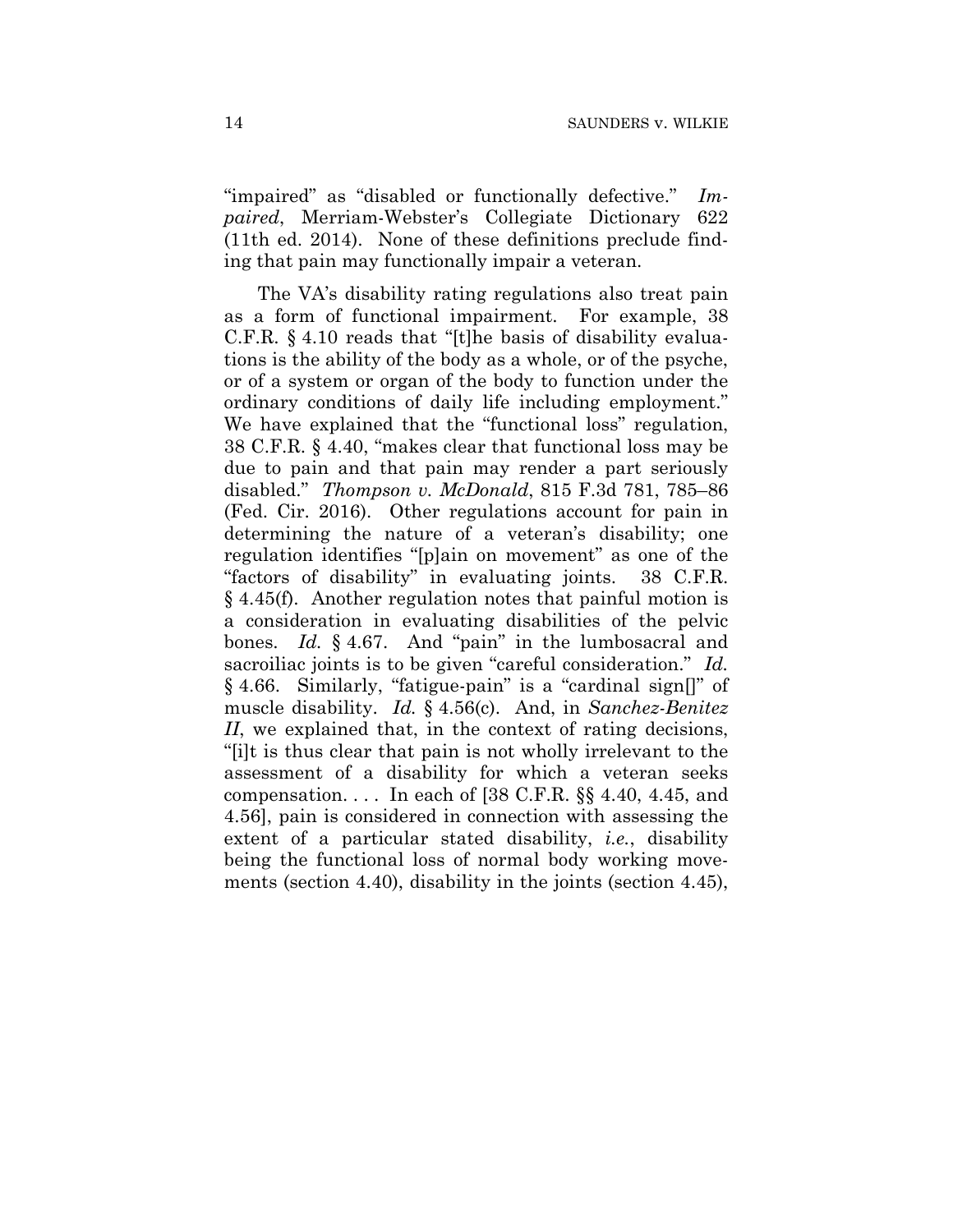<u>.</u>

and disability of the muscles (section 4.56)." *Id.* at 1361.2 Although the Secretary argues that the assignment of ratings is downstream from the initial determination that a veteran has a disability, these regulations indicate how the VA interprets the role of pain in assessing disability, and thus they are relevant to the question of whether pain can be a disability.

Given this broad recognition that pain is a form of functional impairment, if Congress intended to exclude pain from the definition of disability under § 1110, it would have done so expressly. *See, e.g.*, *Hamilton v. Lanning*, 560 U.S. 505, 517 (2010) (explaining that, if Congress intended for a term "to carry a specialized—and indeed, unusual—meaning" in the relevant statutory provision, "Congress would have said so expressly."). For example, Congress explicitly defined "disability" in the Social Security Act as the "inability to engage in any substantial gainful activity by reason of any medically determinable physical or mental impairment ... ." 42 U.S.C.  $\S$  423(d)(1)(A) (2016). Under that statute, the physical or mental impairment must "result[] from anatomical, physiological, or psychological abnormalities which are demonstrable by medically acceptable clinical and laboratory diagnostic techniques." *Id.* § 423(d)(3). And, "[a]n individual's statement as to pain . . . shall not alone be conclusive evidence of disability as defined in this section," as "there must be medical signs and findings, established by medically acceptable clinical or

<sup>2</sup> The Veterans Court has also recognized this principle. In *Schafrath v. Derwinski,* 1 Vet. App. 589 (1991), the Veterans Court faulted the Board for denying compensation to a veteran experiencing disabling pain as a result of a service-connected elbow injury, because the Board ignored his reported pain. *Id.* at 591–93.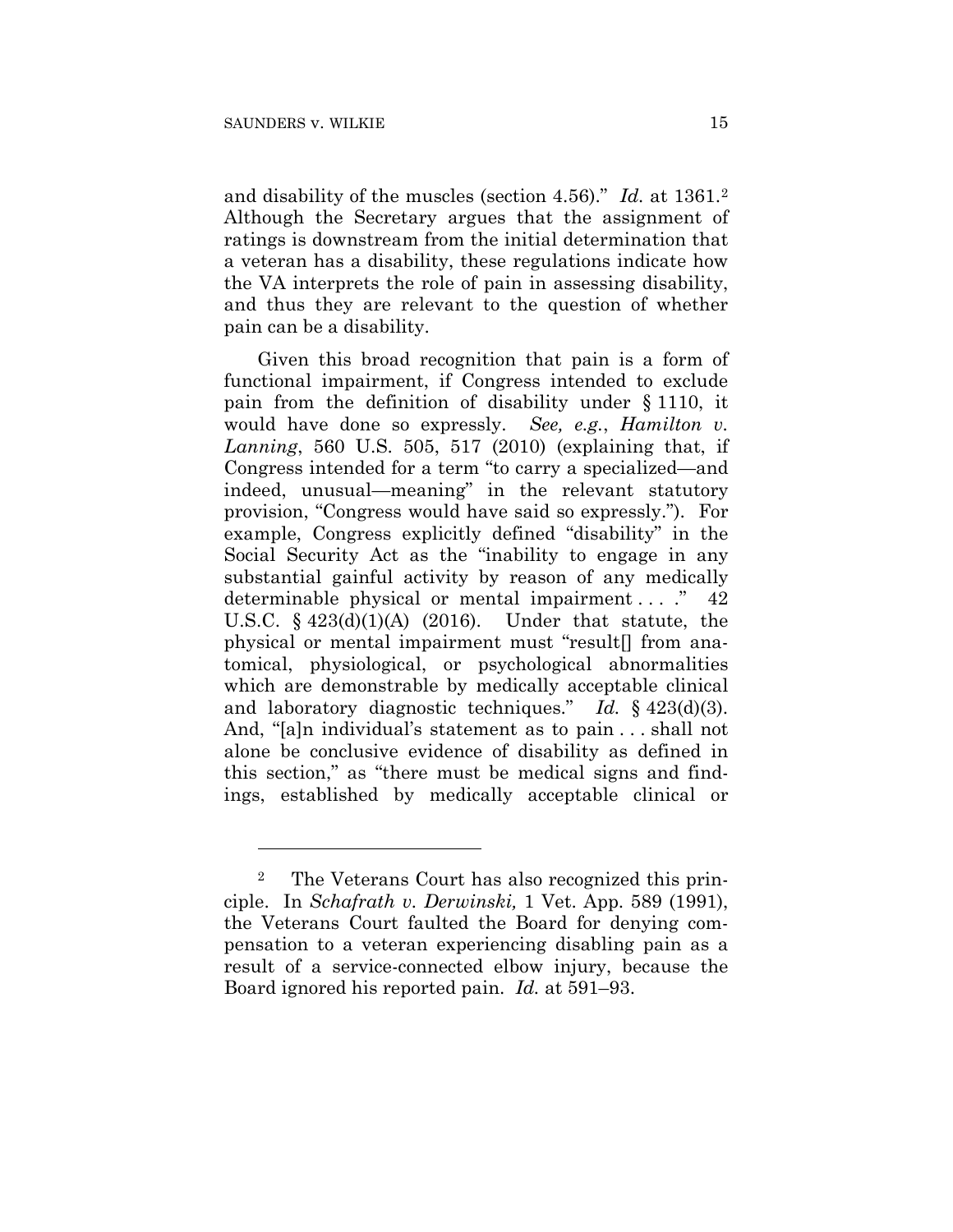laboratory diagnostic techniques, which show the existence of a medical impairment that results from anatomical, physiological, or psychological abnormalities which could reasonably be expected to produce the pain." *Id.*   $§$  423(d)(5)(A). None of this language exists in the veterans context, and we find no other indication that Congress intended that pain be excluded from the definition of a "disability" under § 1110.

An Act of Congress "should not be read as a series of unrelated and isolated provisions." *Gustafson v. Alloyd Co., Inc.*, 513 U.S. 561, 570 (1995). We must read the words of a statutory provision "in their context and with a view to their place in the overall statutory scheme." *King v. Burwell*, 135 S. Ct. 2480, 2489 (2015) (quoting *FDA v. Brown & Williamson Tobacco Corp.*, 529 U.S. 120, 133 (2000)). Contrary to the Secretary's argument, 38 U.S.C. § 1117 does not indicate that pain devoid of underlying current pathology is not compensable under § 1110. Section 1117 establishes a presumption of service connection for certain Persian Gulf War veterans with qualifying chronic disabilities caused by undiagnosed illnesses or chronic multisymptom illnesses. This section specifically recognizes pain as a form of functional loss, specifying that "[m]uscle pain" and "[j]oint pain" can be manifestations of an undiagnosed illness and therefore can constitute a disability even in the absence of a diagnosis. 38 U.S.C. § 1117(g)(4)–(5) (2016). But nothing in § 1117 addresses whether pain alone can be a disability under § 1110—in fact, § 1117 reflects an understanding that pain may be a disability even in the absence of a diagnosis. To this end, we have previously stated that "the Veterans Court erred in concluding that pain cannot evidence a qualifying chronic disability under § 1117." *Joyner v. McDonald*, 766 F.3d 1393, 1395 (Fed. Cir. 2014). Section 1117 provides a presumption of service connection for a particular subset of disabilities arising from Persian Gulf service, but there is no reason to assume that  $\S 1117$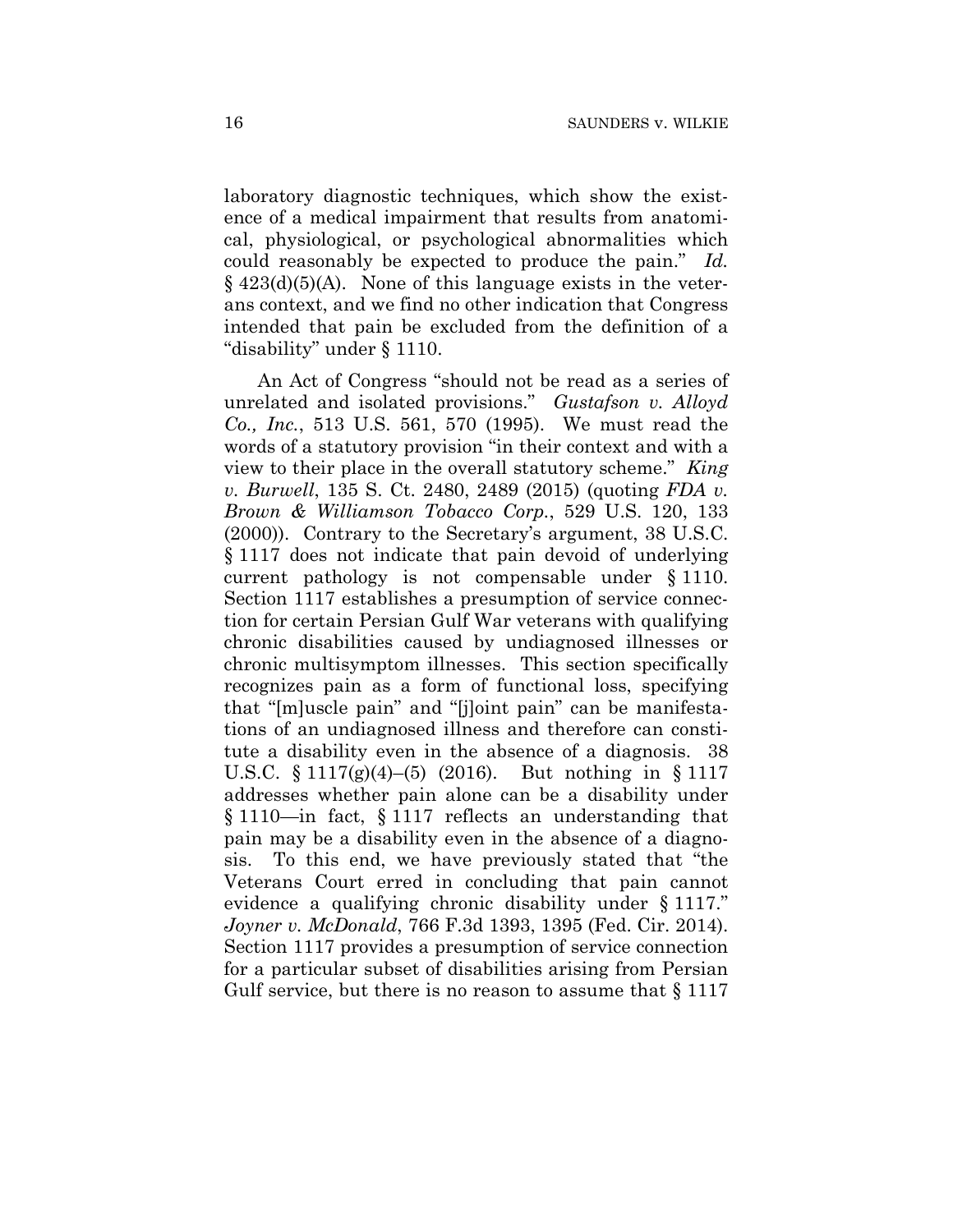precludes an interpretation of § 1110 that encompasses pain as a disability.

In light of this, the Veterans Court's interpretation of § 1110 is not persuasive. In *Sanchez-Benitez I*, the Veterans Court acknowledged that "pain often warrants separate and even additional consideration during the course of rating a disability." 13 Vet. App. at 285 (citing to 38 C.F.R. §§ 4.40 (must consider pain in relation to functional loss of musculoskeletal system), 4.45 (must consider pain on movement in rating joint disability), 4.56 (1998) (must consider pain in evaluating muscle disability)). But, there, the Veterans Court failed to offer any citation or reasoned analysis to explain its holding that pain alone could not qualify as a disability under the first prong of the service-connection test. *Id.* The Veterans Court did not discuss issues related to disability, pain, or functional impairment, nor did the Veterans Court in *Saunders I*  perform any statutory analysis when defending *Sanchez-Benitez I*'s holding. *Saunders I*, 2016 WL 3002862, at \*5.

*Sanchez-Benitez I*'s holding reads out the distinction Congress made in § 1110 between the requirement for a disability and the requirement for in-service incurrence or aggravation of a disease or injury. If Congress meant to merge these requirements such that a disability must be a presently-diagnosed disease or injury, it could have said so explicitly, but it did not. "Absent persuasive indications to the contrary, we presume Congress says what it means and means what it says." *Simmons v. Himmelreich*, 136 S. Ct. 1843, 1848 (2016). And we have emphasized the distinction between the disability and incurrence prongs in many cases, including in *Sanchez-Benitez II*:

Thus, in order for a veteran to qualify for entitlement to compensation under those statutes, the veteran must prove existence of a disability, and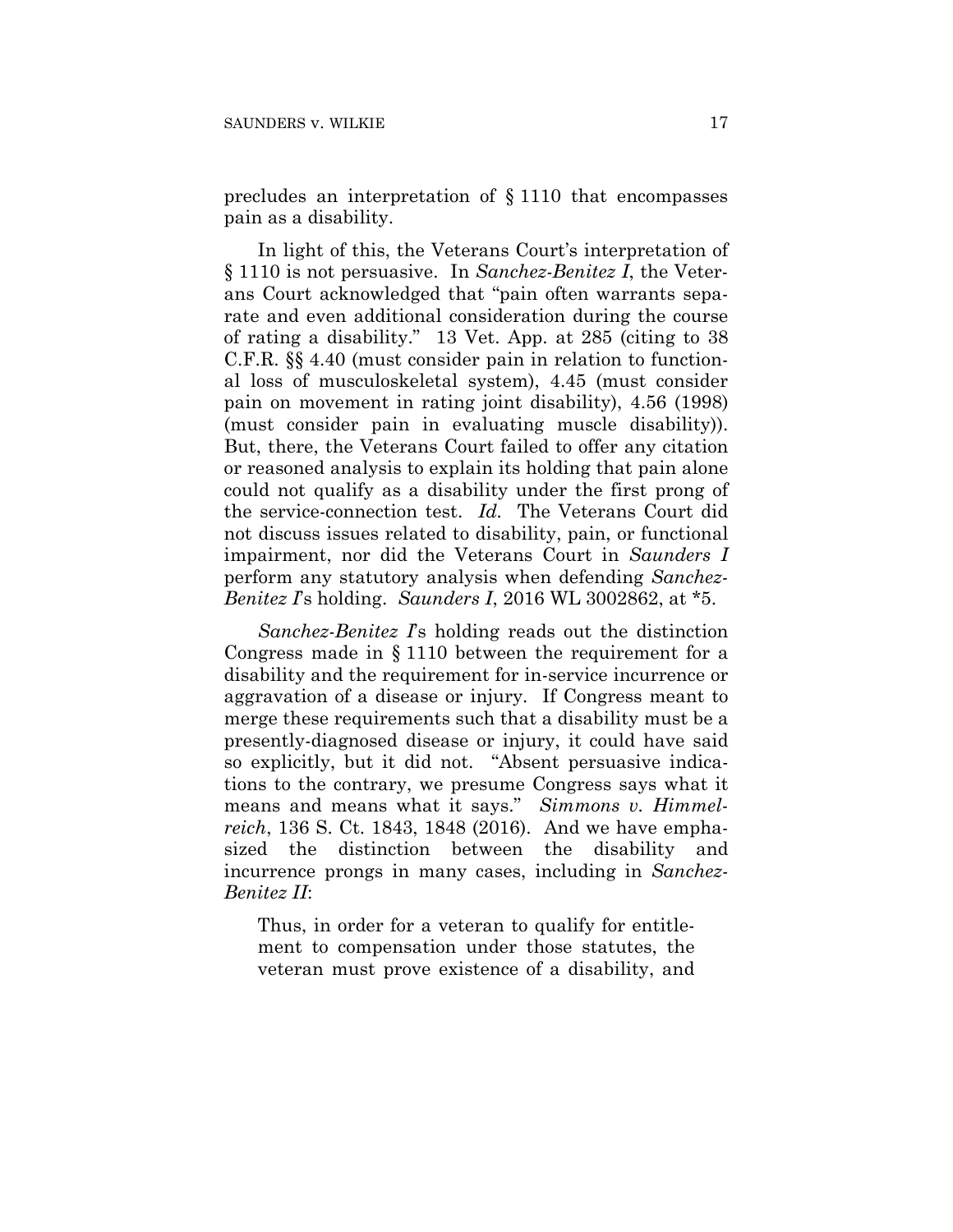one that has resulted from a disease or injury that occurred in the line of duty.

#### *Id.* at 1360–61.

1

The Veterans Court's interpretation of "disability" is also illogical in the broader context of the statute, given that the third requirement for service connection is establishment of a nexus between the present disability and the disease or injury incurred during service. If the disability must be the underlying disease or injury, there is no reason for a nexus requirement—and therefore *Sanchez-Benitez I* eviscerates the nexus requirement.

As noted, the Secretary does not challenge most, if any, of the rationale laid out above for why pain should be treated as a functional impairment. Instead, the Secretary argues that the definition Saunders proposes should be limited to require that pain must affect some aspect of the normal working movements of the body.3 The Secre-

<sup>3</sup> Saunders argues that, even under the definition the Secretary proposes, her normal working movements are inhibited by her pain and she would therefore satisfy the disability prong. Although the Secretary attempts to ascribe Saunders's functional limitations primarily to Saunders's foot condition, because the Board recited a finding of absenteeism when discussing the foot condition but not the knee condition, Saunders rejects this position. Saunders notes that the Board's reference to increased absenteeism as to the foot condition addressed the period after the 2011 examiner report and was the basis on which the Board ordered an additional VA examination of Saunders's feet. The parties dispute whether this finding affects the relative contributions of Saunders's foot and knee conditions to the absenteeism noted in the 2011 examiner report. The examiner noted functional impair-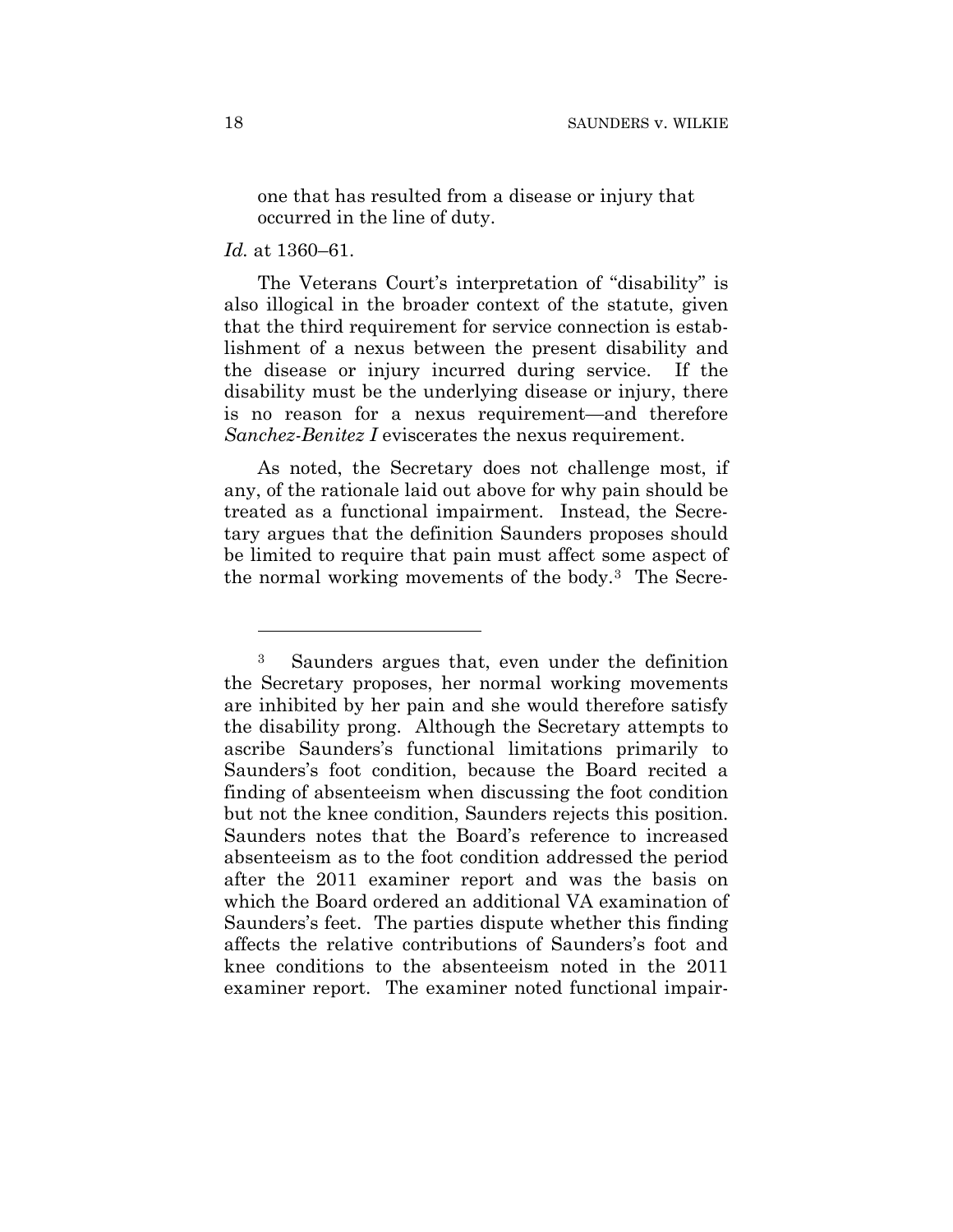$\overline{a}$ 

tary cites to various Veterans Court decisions and VA regulations in support of his proposal. *See, e.g.*, *Mitchell v. Shinseki*, 25 Vet. App. 32, 43 (2011) ("[P]ain must affect some aspect of 'the *normal working movements* of the body' such as 'excursion, strength, speed, coordination, and endurance,' 38 C.F.R. § 4.40, in order to constitute functional loss" (emphasis added)). The Secretary contends that we agreed with this rationale in *Thompson*, as evidenced by our statement that 38 C.F.R. § 4.40, a rating regulation entitled "Functional Loss" and referencing in relevant part disabilities of the musculoskeletal system, requires proof that the applicant "cannot perform the normal working movements of the body." 815 F.3d at 786.

But the Secretary has failed to point to a convincing reason to impose the requirement he proposes. This requirement does not cover all scenarios in which pain could amount to a functional limitation. As the Secretary acknowledges, there are scenarios such as debilitating headaches that could amount to functional impairment but do not necessarily affect the normal working movements of the body. Appellee Br. 26–27 n.11. The Veterans Court has ruled that functional loss is compensable even if the range of motion is not limited. *Schafrath,* 1 Vet. App. at 591–92 (noting that 38 C.F.R. § 4.40 contemplates multiple types of functional loss, and that functional loss is compensable regardless of whether it is caused by pain or by limited flexion); *Petitti v. McDonald*, 27 Vet. App. 415, 422–30 (2015) (rejecting Secretary's argument that 38 C.F.R. § 4.59, which governs the evaluation of painful motion, requires evidence observed during range-

ment was a result of both the foot and knee conditions. To the extent these factual findings should be clarified, the Board will be able to do so on remand.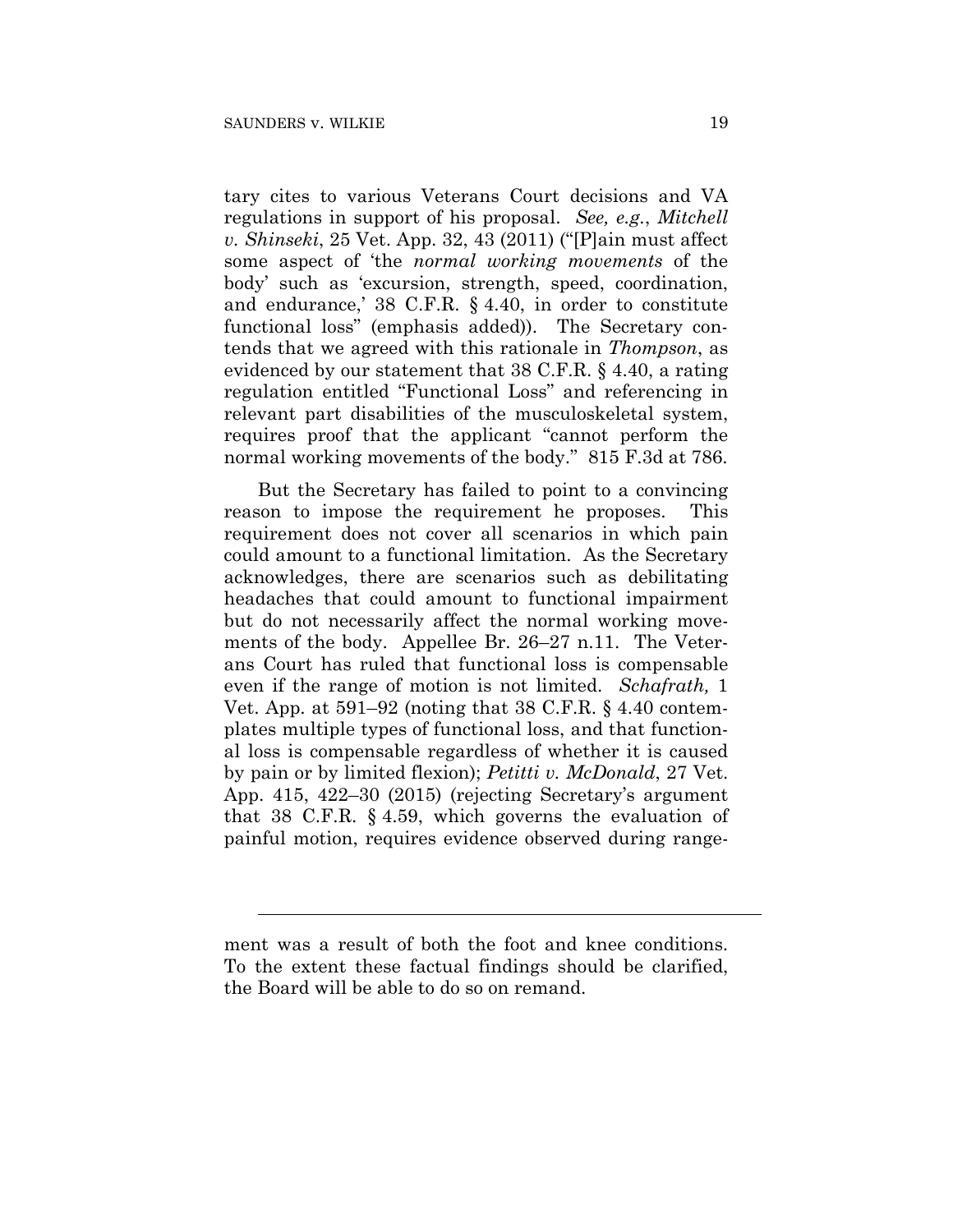of-motion testing, and rejecting the Secretary's argument that "the mere presence of joint pain is not sufficient.").

We also reject the Secretary's suggestion that pain must be tied to physical evidence of a lack of functionality and/or physical evidence of a current disease or injury. The Secretary attempts to tie this proposed requirement to the language of 38 C.F.R. § 4.40, which states that "functional loss . . . may be due to pain, supported by adequate *pathology*" (emphasis added). But the Secretary does not explain why an in-service diagnosis of a disease cannot provide "adequate pathology" to explain presentlyoccurring pain. And, other portions of § 4.40 do not refer to "pathology," but instead state broadly that, for example, "a part which becomes painful on use must be regarded as seriously disabled."

This holding is also supported by common sense. As Saunders explains, a physician's failure to provide a diagnosis for the immediate cause of a veteran's pain does not indicate that the pain cannot be a functional impairment that affects a veteran's earning capacity. For example, the VA's "Chronic Pain Primer" acknowledged that "chronic pain can develop in the absence of the gross skeletal changes we are able to detect with current technology" such as MRI or X-ray, and common causes like muscle strain and inflammation "may be extremely difficult to detect." U.S. Dep't of Veterans Affairs, VHA Pain Management: Chronic Pain Primer, http://web.archive.org/web/20170501045051/https://www.v a.gov/PAINMANAGEMENT/Chronic\_Pain\_Primer.asp. In some situations, such as for post-traumatic stress disorder, herbicide exposure in Vietnam, and unexplained illnesses affecting Middle East veterans, medical science simply has been unable, as of yet, to diagnose the disabling impact of service for veterans affected by these

conditions.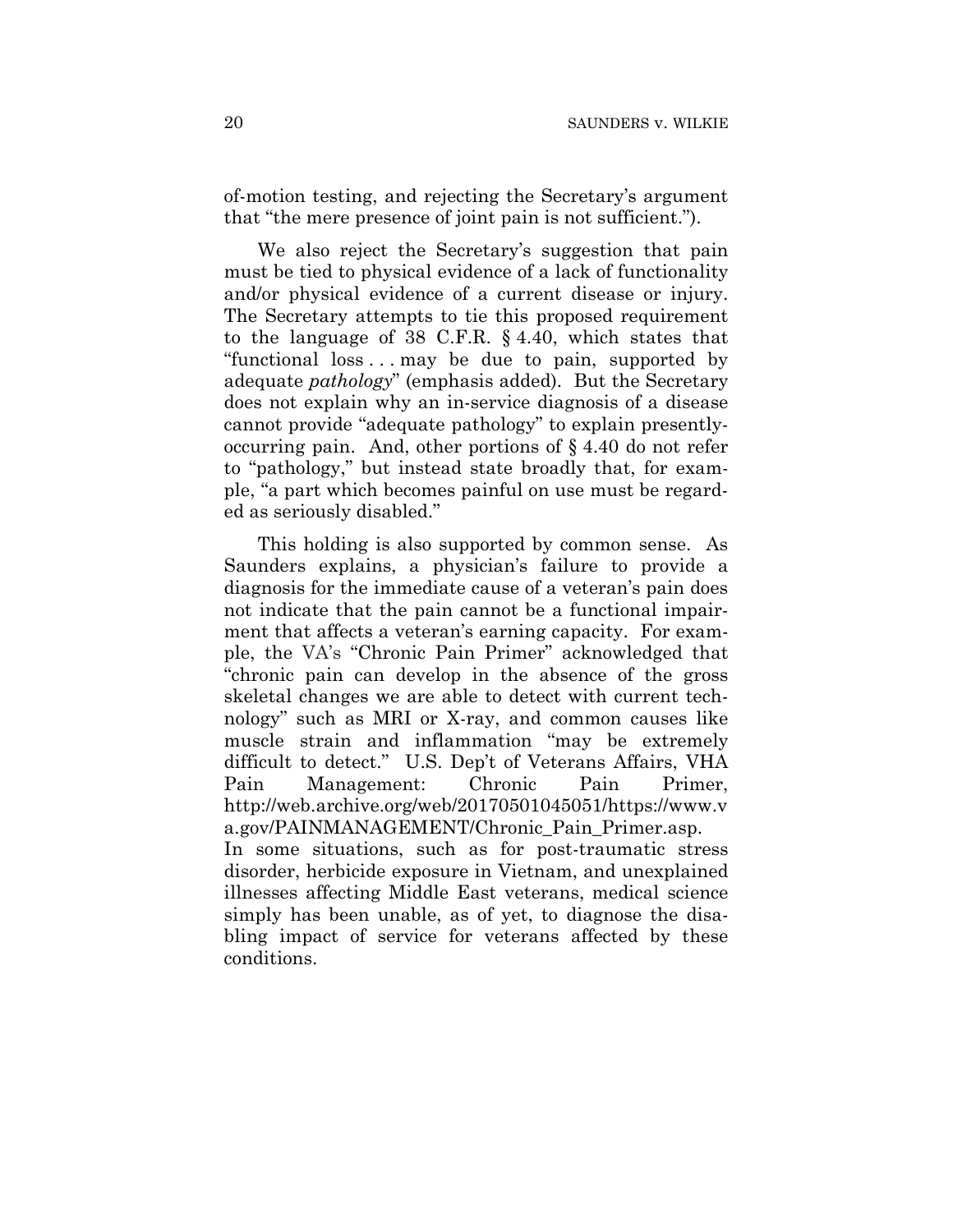We see no reason for the Secretary's concern that this holding will somehow improperly expand veterans' access to deserved service compensation for pain that did not arise from a disease or injury incurred during service. And nothing in today's decision disturbs either of the other requirements for demonstrating entitlement to service connection—that the disability is linked to an inservice incurrence or aggravation of a disease or injury.

We do not hold that a veteran could demonstrate service connection simply by asserting subjective pain—to establish a disability, the veteran's pain must amount to a functional impairment. To establish the presence of a disability, a veteran will need to show that her pain reaches the level of a functional impairment of earning capacity. The policy underlying veterans compensation to compensate veterans whose ability to earn a living is impaired as a result of their military service—supports the holding we reach today.

We hold that the Veterans Court erred as a matter of law in holding that pain alone, without an accompanying diagnosis or identifiable condition, cannot constitute a "disability" under § 1110, because pain in the absence of a presently-diagnosed condition can cause functional impairment.

#### C. Remedy

Finally, the parties dispute the proper remedy in this case, given our conclusion that the Veterans Court erred in its legal interpretation. Saunders contends that the Board's and examiner's findings mandate outright reversal of the Board's denial of her claim for service connection. The Secretary requests that we remand to the Veterans Court for remand to the Board for further development of Saunders's claim. We agree with the Secretary that remand is the appropriate remedy in this case.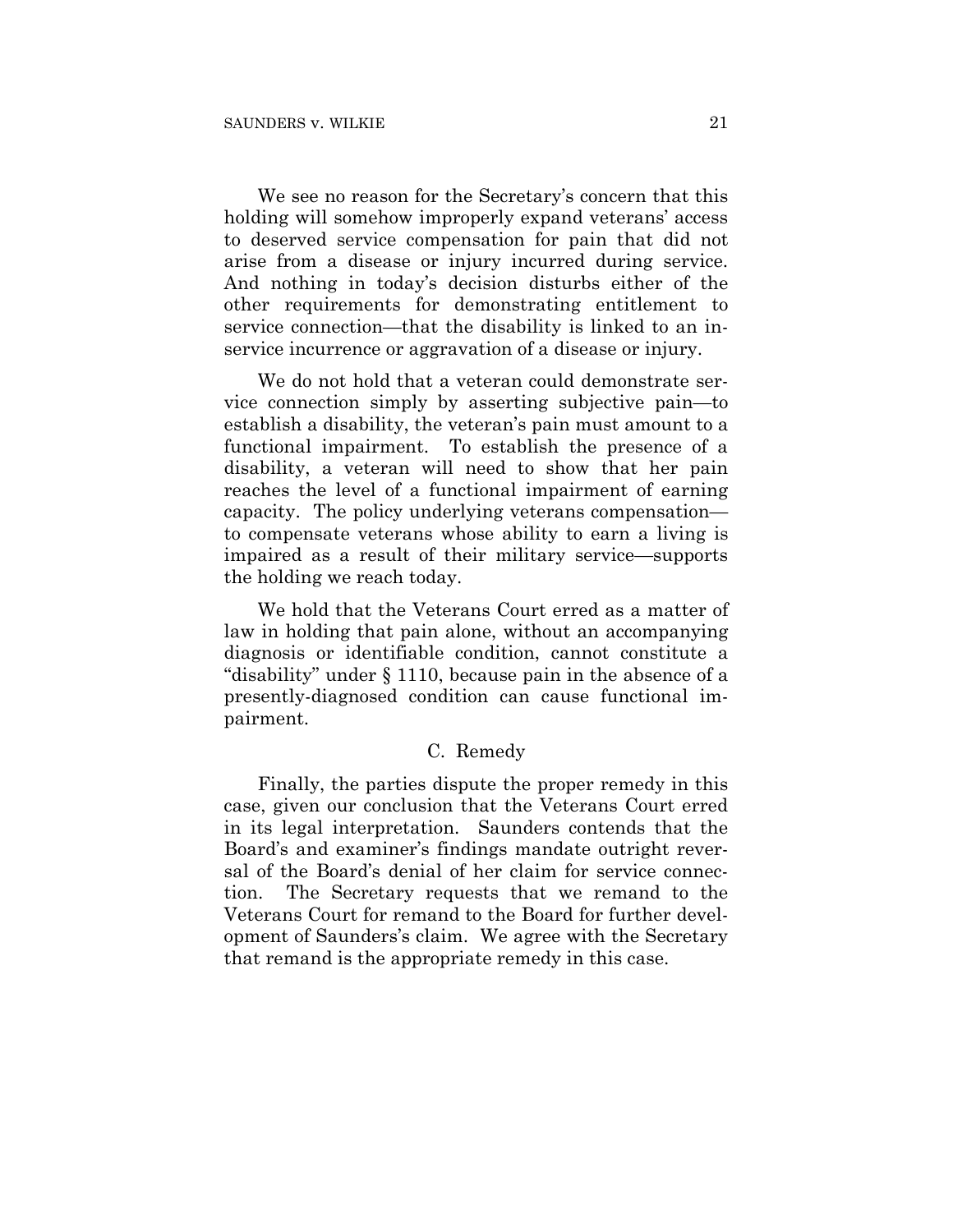The Board reopened Saunders's knee claim after finding Saunders had presented new and material evidence that "includes an impression of bilateral knee condition that was likely caused by or a result of service." J.A. 22. The Board noted Saunders's in-service diagnosis of PFPS and Saunders's complaints of knee pain following service. *Id.* The Board also noted the examiner's conclusion that Saunders's bilateral knee condition "was likely related to the Veteran's period of service." *Id.* But the Board based its rejection of Saunders's claim solely on *Sanchez-Benitez I*'s holding that pain alone cannot be a disability for the purpose of VA disability compensation. *Id.*

The Board has not considered whether Saunders satisfied her burden to show her bilateral knee condition qualifies as a "disability" under the correct legal definition for that term. More specifically, the Board made no factual findings as to whether Saunders's pain impaired her function, or as to the scope of any such impairment.

The Board also has not determined whether Saunders satisfied the incurrence and nexus prongs of the service connection test. More specifically, the Board has not made a factual finding as to whether Saunders's pain, if it qualifies as a disability, is traceable to an injury or disease that manifested itself during service. It could not have done so, because it applied the *Sanchez-Benitez I* holding which precluded finding Saunders's pain to constitute a disability.4 Nor has the Board made explicit

1

<sup>4</sup> Saunders contends that the Secretary has waived any challenge to these prongs of the service-connection test by failing to contest them before the Veterans Court. We decline to find waiver here. The Secretary did discuss its contention that Saunders failed to demonstrate pathology for her pain, which implicates both the incurrence and nexus prongs of the service-connection test. The